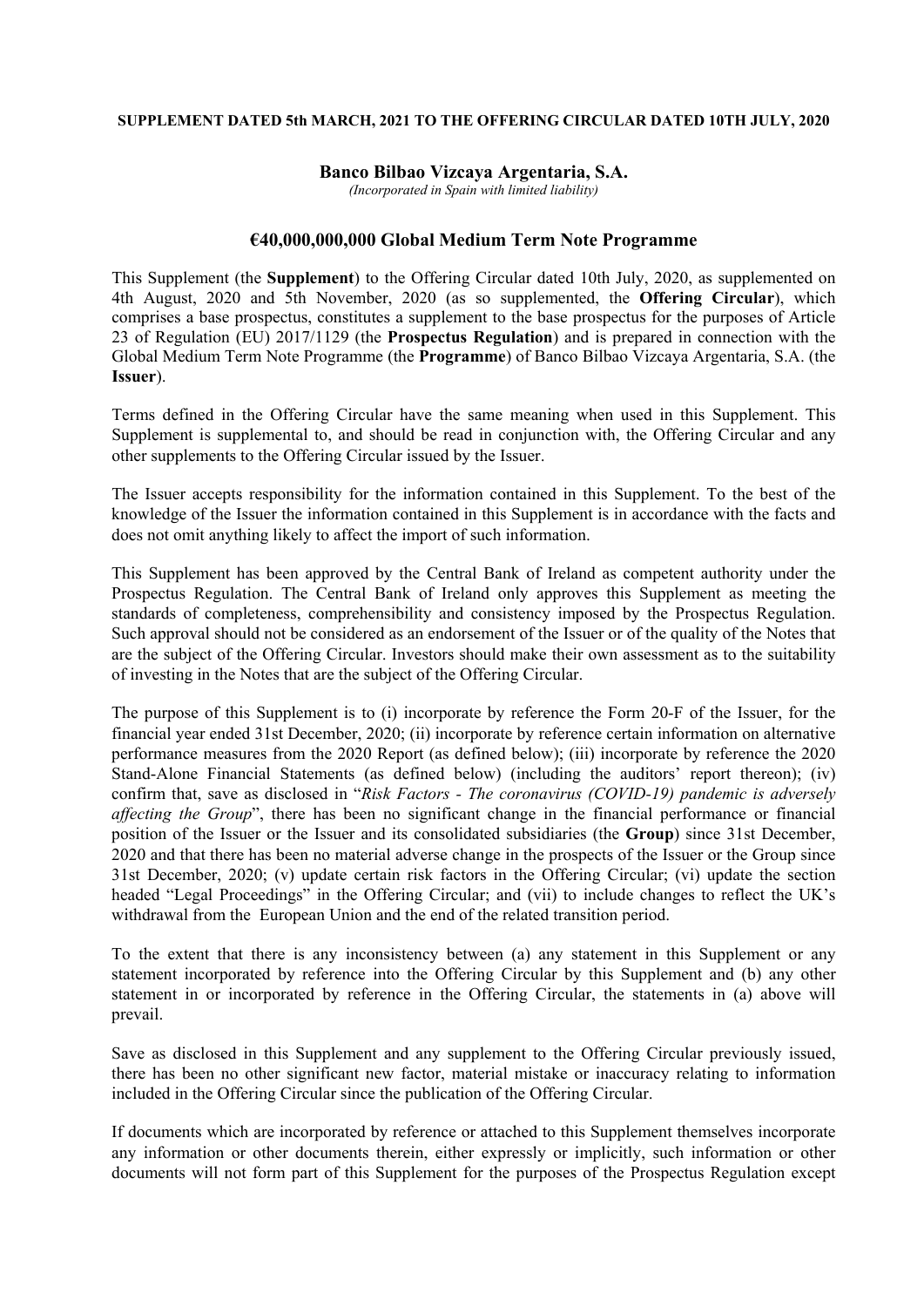where such information or other documents are specifically incorporated by reference or attached to this Supplement.

# **Updates to the Offering Circular**

# **The 2020 Form 20-F**

On 26th February, 2021, the Issuer filed its Form 20-F for the financial year ended 31st December, 2020 with the SEC (the **2020 Form 20-F**), which includes on pages F-1 to F-3 thereof the auditor's report and on pages F-4 to F-229 thereof, the consolidated financial statements for each of the years ending 31st December 2020, 31st December, 2019 and 31st December, 2018.

A copy of the 2020 Form 20-F has been filed with the Central Bank of Ireland and, by virtue of this Supplement, the 2020 Form 20-F is incorporated by reference in, and forms part of, the Offering Circular. A copy of the 2020 Form 20-F is available for viewing on the website of the Issuer at [https://www.sec.gov/Archives/edgar/data/842180/000084218021000008/d20f2020.htm#page\\_422.](https://www.sec.gov/Archives/edgar/data/842180/000084218021000008/d20f2020.htm#page_422)

## **Consolidated Management Report**

On 12th February, 2021, the Group published its Consolidated Financial Statements, Consolidated Management Report and Auditors' Report for the year 2020 (the **2020 Report**), which includes on pages 200 to 210 (inclusive) of the Consolidated Management Report 2020 included in the 2020 Report, certain information on alternative performance measures.

## **The 2020 Stand-Alone Financial Statements**

On 12th February, 2021, the Issuer published its Financial Statements, Management Report and Auditors' Report for the year 2020 (the **2020 Stand-Alone Report**), which includes, (i) on pages 4 to 216 (inclusive) thereof, the Issuer's audited non-consolidated financial statements as at and for the financial year ended 31st December, 2020 and (ii) on the nine pages prior to the table of contents of the 2020 Stand- Alone Report, the auditors' report thereon (together, the **2020 Stand-Alone Financial Statements**).

A copy of the 2020 Report and 2020 Stand-Alone Financial Statements has been filed with the Central Bank of Ireland and, by virtue of this Supplement, (i) the information on alternative performance measures on pages 200 to 210 (inclusive) of the Consolidated Management Report 2020 included in the 2020 Report; and (ii) the 2020 Stand-Alone Financial Statements (including the auditors' report thereon) are incorporated by reference in, and form part of, the Offering Circular.

A copy of the 2020 Report is available for viewing on the website of the Issuer at [https://shareholdersandinvestors.bbva.com/wp-content/uploads/2021/02/03-BBVA-GROUP-Annual-](https://shareholdersandinvestors.bbva.com/wp-content/uploads/2021/02/03-BBVA-GROUP-Annual-Report-MR-Dec-2020.pdf)[Report-MR-Dec-2020.pdf](https://shareholdersandinvestors.bbva.com/wp-content/uploads/2021/02/03-BBVA-GROUP-Annual-Report-MR-Dec-2020.pdf) and a copy of the 2020 Stand-Alone Financial Statements is available for viewing on the website of the Issuer at [https://shareholdersandinvestors.bbva.com/wp](https://shareholdersandinvestors.bbva.com/wp-content/uploads/2021/02/04-BBVA-Annual-Report-2020.pdf)[content/uploads/2021/02/04-BBVA-Annual-Report-2020.pdf.](https://shareholdersandinvestors.bbva.com/wp-content/uploads/2021/02/04-BBVA-Annual-Report-2020.pdf)

The non-incorporated parts of the 2020 Report and the 2020 Stand-Alone Financial Statements are either not relevant for an investor or are covered elsewhere in the Offering Circular.

Save as disclosed in "*Risk Factors - The coronavirus (COVID-19) pandemic is adversely affecting the Group*", there has been no significant change in the financial performance or financial position of the Issuer or the Group since 31st December, 2020 and there has been no material adverse change in the prospects of the Issuer or the Group since 31st December, 2020.

# **Updates to risk factors**

By virtue of this Supplement: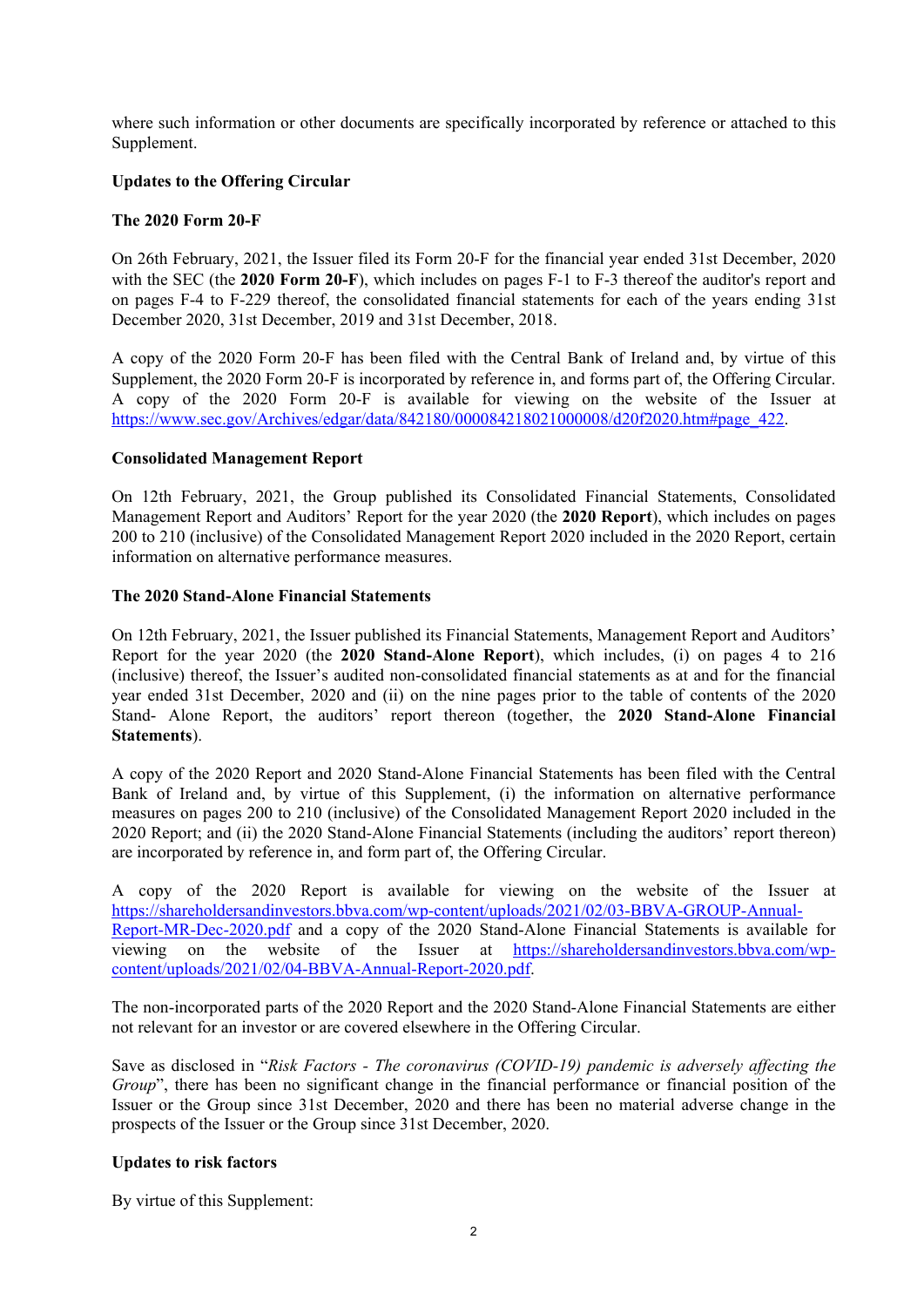(a) the existing risk factor headed "*The coronavirus (COVID-19) pandemic is adversely affecting the Group*" on page 11 of the Offering Circular in the section entitled "*Risk Factors – Factors that may affect the Issuer's ability to fulfil its obligations in respect of Notes issued under the Programme – Macroeconomic Risks and COVID-19 consequences*" shall be deleted and replaced with the following:

"*The coronavirus (COVID-19) pandemic is adversely affecting the Group*

The COVID-19 (coronavirus) pandemic has affected, and is expected to continue to adversely affect, the world economy and economic activity and conditions in the countries in which the Group operates, leading many of them to economic recession. Among other challenges, these countries are experiencing widespread increases in unemployment levels and falls in production, while public debt has increased significantly due to support and spending measures implemented by government authorities. In addition, there has been an increase in debt defaults by both companies and individuals, volatility in the financial markets, volatility in exchange rates and falls in the value of assets and investments, all of which have adversely affected the Group's results in 2020 and are expected to continue affecting the Group's results in the future.

Furthermore, the Group has been and may be affected by the measures or recommendations adopted by regulatory authorities in the banking sector, including but not limited to, the recent reductions in reference interest rates, the relaxation of prudential requirements, the suspension of dividend payments, the adoption of moratorium measures for bank customers (such as those included in Royal Decree Law 11/2020 in Spain, as well as in the CECA-AEB agreement to which BBVA has adhered and which, among other things, allows loan debtors to extend maturities and defer interest payments) and guarantee by public entities of certain provisions of credit, especially to companies and self-employed individuals, as well as changes in the financial asset purchase programs. As of 31st December, 2020, the majority of the amounts that had been deferred pursuant to the mandatory COVID-19 moratoria will be due by the end of the first half of 2021, a period during which economic conditions will likely continue to be challenging.

Since the outbreak of COVID-19 pandemic, the Group has experienced a decline in its activity. For example, the granting of new loans to individuals has significantly decreased since the beginning of the state of emergency or periods of confinement decreed in certain countries in which the Group operates. In addition, the Group faces various risks, such as an increased risk of deterioration in the value of its assets (including financial instruments valued at fair value, which may suffer significant fluctuations) and of the securities held for liquidity reasons, a possible significant increase in non-performing loans and risk-weighted assets and a negative impact on the Group's cost of financing and on its access to financing (especially in an environment where credit ratings are affected). As of 31st December, 2020, an estimated approximately 9 per cent. of the Group's exposure at default (defined as the amount of risk exposure upon default by counterparties, considering the Group's loans and advances at amortized cost) related to borrowers in certain industries facing particularly challenging conditions as a result of the COVID-19 pandemic, specifically leisure, real estate developers, non-food retailers, upstream and oilfield services and air and marine transportation.

In addition, in several of the countries in which the Group operates, including Spain, the Group temporarily closed a significant number of its offices and reduced the hours of working with the public, and the teams that provide central services have had to work remotely. While these measures were progressively reversed in most regions, additional restrictions on mobility could be adopted that affect the Group's operations. The COVID-19 pandemic could also adversely affect the business and operations of third parties that provide critical services to the Group and, in particular, the greater demand and/or reduced availability of certain resources could in some cases make it more difficult for the Group to maintain the required service levels. Furthermore, the increase in remote working has increased the risks related to cybersecurity, as the use of noncorporate networks has increased.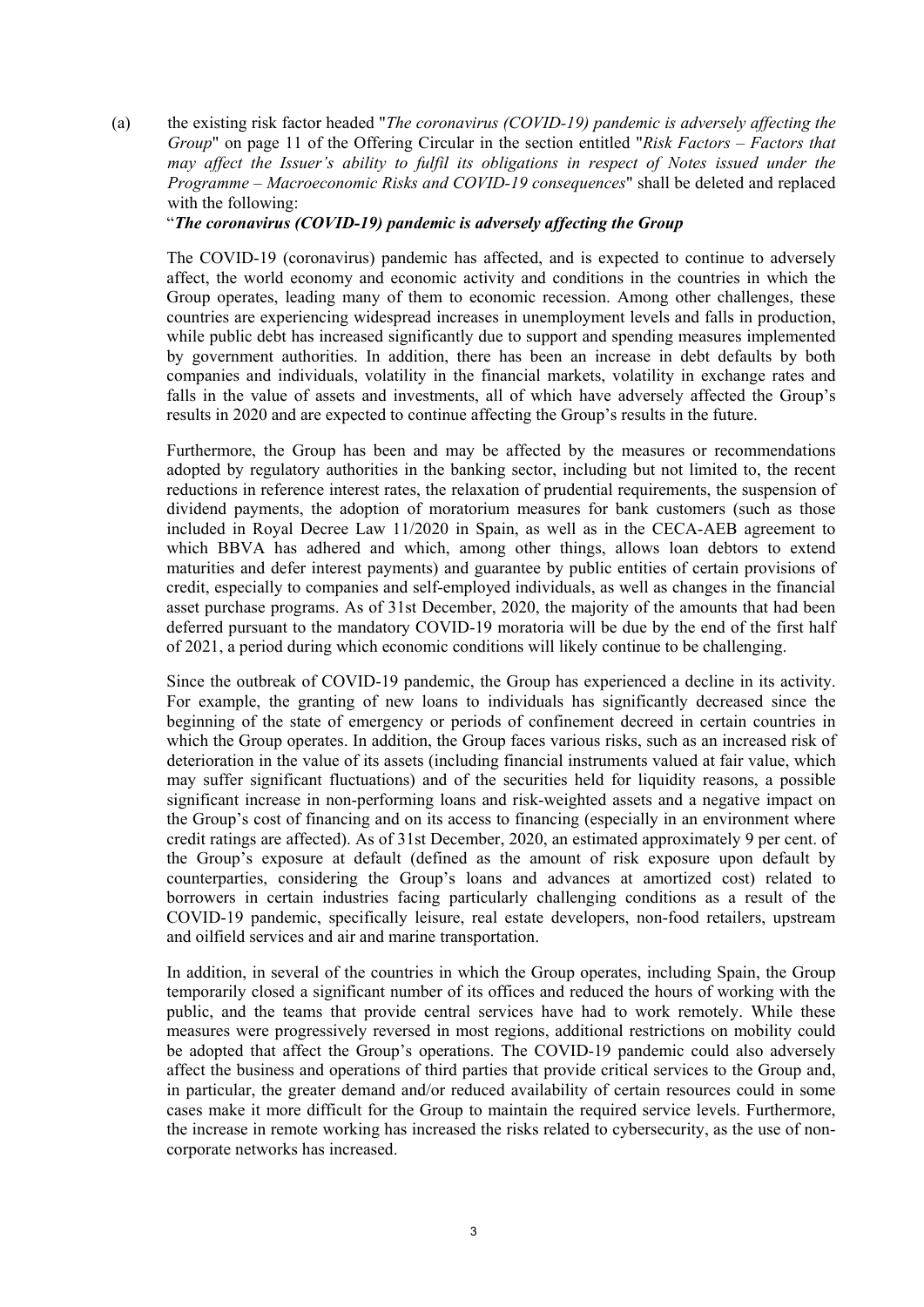The COVID-19 pandemic has had an adverse effect on the Group's results for the year ended 31st December, 2020 as well as on the Group's capital base as of 31st December, 2020. For information on the impact of the COVID-19 pandemic on the Group, see "*Item 5. Operating and Financial Review and Prospects―Operating Results―Factors Affecting the Comparability of our Results of Operations and Financial Condition―The COVID-19 Pandemic*" of the 2020 Form 20-F.

The COVID-19 pandemic has also exacerbated, and is likely to continue to exacerbate, other risks disclosed in this section, including but not limited to risks associated with the credit quality of the Group's borrowers and counterparties or collateral, any withdrawal of ECB funding (of which the Group has made and continues to make significant use), the Group's exposure to sovereign debt and rating downgrades, the Group's ability to comply with its regulatory requirements, including MREL (as defined herein) and other capital requirements, and the deterioration of economic conditions or changes in the institutional environment.

The final magnitude of the impact of the COVID-19 pandemic on the Group's business, financial condition and results of operations, which is expected to be significant, will depend on future and uncertain events, including the intensity and persistence over time of the consequences arising from the COVID-19 pandemic in the different geographies in which the Group operates.";

(b) the existing risk factor headed "*A deterioration in economic conditions or the institutional environment in the countries where the Group operates could have a material adverse effect on the Group's business, financial condition and results of operations*" on page 12 of the Offering Circular in the section entitled "*Risk Factors – Factors that may affect the Issuer's ability to fulfil its obligations in respect of Notes issued under the Programme – Macroeconomic Risks and COVID-19 consequences*" shall be deleted and replaced with the following:

# "*A deterioration in economic conditions or the institutional environment in the countries where the Group operates could have a material adverse effect on the Group's business, financial condition and results of operations*

The Group is sensitive to the deterioration of economic conditions or the alteration of the institutional environment of the countries in which it operates, and especially of Spain, Mexico, the United States and Turkey, which respectively represented 55.1 per cent., 15.0 per cent, 12.8 per cent. and 8.1 percent. of the Group's assets as of 31st December, 2020 (52.3 per cent., 15.6 per cent., 12.7 per cent. and 9.2 per cent. as of 31st December, 2019, respectively). Additionally, the Group is exposed to sovereign debt, particularly sovereign debt related to these geographies. "*Item 5. Operating and Financial Review and Prospects—Operating Results—Operating Environment*" of the 2020 Form 20-F summarises some of the challenges that these countries are currently facing and that, therefore, could significantly affect the Group.

Currently, the world economy is facing several exceptional challenges. In particular, the crisis derived from the COVID-19 pandemic has abruptly and significantly deteriorated the economic conditions of the countries in which the Group operates, leading many of them to an economic recession in 2020. Furthermore, this crisis could lead to a deglobalisation of the world economy, produce an increase in protectionism or barriers to immigration, fuel the trade war between the United States and China and result in a general withdrawal of international trade in goods and services, as well as having other effects of long duration that transcend the pandemic itself. Added to this is the uncertainty regarding the UK's exit from the EU (**Brexit**). The long-term effects of Brexit will depend on the relationship between the UK and the EU after its complete exit from the European Single Market, which took place on 31st December, 2020. Furthermore, in a scenario as uncertain as the current one, emerging economies (to which the Group is significantly exposed, particularly in the case of Mexico and Turkey) could be particularly vulnerable to a trade war or if there were changes in the financial risk appetite. Likewise, the possible triggering of a disorderly deleveraging process in China would pose a significant risk to these economies.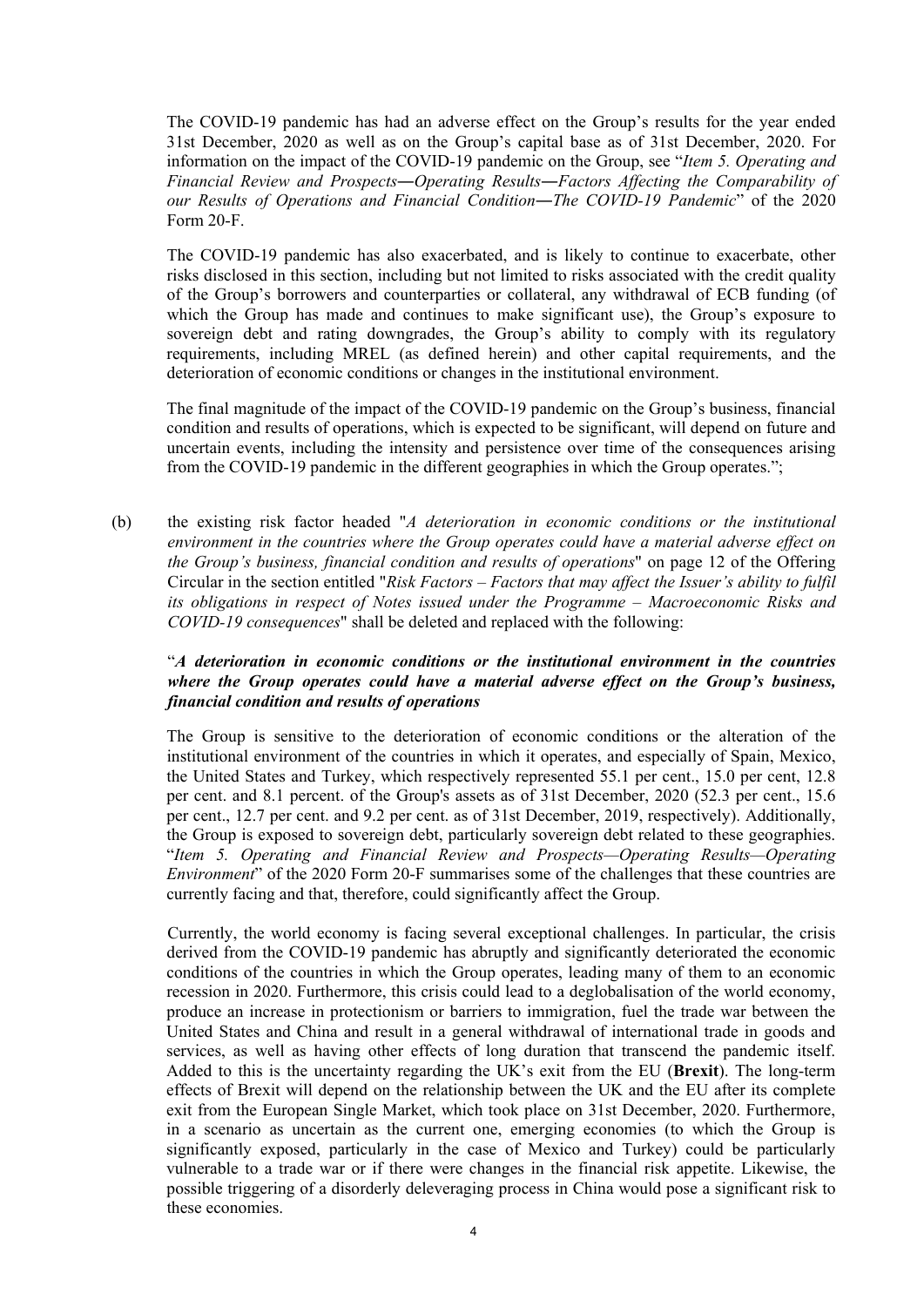Thus, the Group faces, among others, the following general risks to the economic and institutional environment in which it operates: a deterioration in economic activity in the countries in which it operates, which could lead to further economic recession in some or all of those countries; more intense deflationary pressures or even deflation; variations in exchange rates; a very low interest rate environment, or even a long period of negative interest rates in some regions where the Group operates; an unfavorable evolution of the real estate market, to which the Group remains significantly exposed; very low oil prices; changes in the institutional environment in the countries in which the Group operates that could lead to sudden and sharp falls in GDP and/or regulatory changes; a growing public deficit that could lead to downgrades in sovereign debt credit ratings and even a possible default or restructuring of such debt; and episodes of volatility in markets, such as those currently being experienced, which could lead the Group to register significant losses.";

(c) the existing risk factor headed "*The Group faces risks related to its acquisitions and divestitures*" on page 15 of the Offering Circular in the section entitled "*Risk Factors – Factors that may affect the Issuer's ability to fulfil its obligations in respect of Notes issued under the Programme – Business Risks*" shall be deleted and replaced with the following:

#### "*The Group faces risks related to its acquisitions and divestitures*

The Group has both acquired and sold various companies and businesses over the past few years. As of 5th March, 2021, the closing of the sale of BBVA USA remains subject to obtaining the relevant regulatory authorizations. Other recent transactions include the sale of Banco Bilbao Vizcaya Argentaria Paraguay, S.A. (**BBVA Paraguay**), Banco Bilbao Vizcaya Argentaria Chile, S.A. (**BBVA Chile**) and the transfer of real estate business and sale of stake in Divarian (as defined herein) to Promontoria (as defined herein), a company managed by Cerberus (as defined herein). For additional information, see "*Item 4. Information on the Company—History and Development of the Company—Capital Divestitures*" of the 2020 Form 20-F.

The Group may not complete any ongoing or future transactions in a timely manner, on a costeffective basis or at all and, if completed, they may not obtain the expected results. In addition, if completed, the Group's results of operations could be adversely affected by divestiture or acquisition-related charges and contingencies. The Group may be subject to litigation in connection with, or as a result of, divestitures or acquisitions, including claims from terminated employees, customers or third parties. In the case of an acquisition, the Group may be liable for potential or existing litigation and claims related to an acquired business, including because either the Group is not indemnified for such claims or the indemnification is insufficient. Further, in the case of a divestiture, the Group may be required to indemnify the buyer in respect of similar or other matters, including claims against the divested entity or business.

In the case of an acquisition, even though the Group reviews the companies it plans to acquire, it is often not possible for these reviews to be complete in all respects and there may be risks associated with unforeseen events or liabilities relating to the acquired assets or businesses that may not have been revealed or properly assessed during the due diligence processes, resulting in the Group assuming unforeseen liabilities or an acquisition not performing as expected. In addition, acquisitions are inherently risky because of the difficulties of integrating people, operations and technologies that may arise. There can be no assurance that any of the businesses the Group acquires can be successfully integrated or that they will perform well once integrated. Acquisitions may also lead to potential write-downs that adversely affect the Group's results of operations.

Any of the foregoing may cause the Group to incur significant unexpected expenses, may divert significant resources and management attention from our other business concerns, or may otherwise have a material adverse impact on the Group's business, financial condition and results of operations.";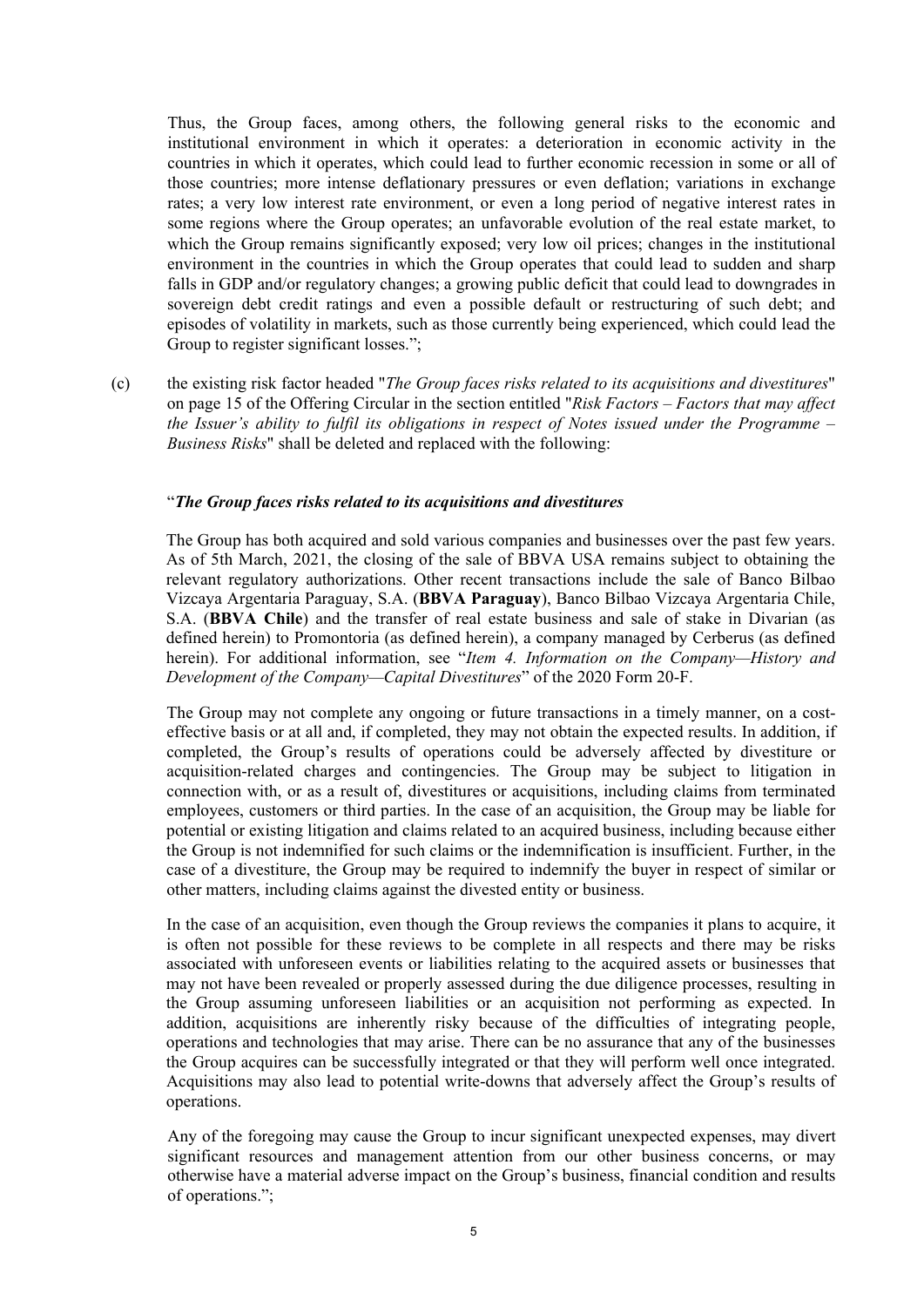(d) the existing risk factor headed "*The Issuer's ability to pay dividends depends, in part, on the receipt of dividends from its subsidiaries*" on page 17 of the Offering Circular in the section entitled "*Risk Factors – Factors that may affect the Issuer's ability to fulfil its obligations in respect of Notes issued under the Programme – Financial Risks*" shall be deleted and replaced with the following:

# "*The Issuer's ability to pay dividends depends, in part, on the receipt of dividends from its subsidiaries*

Some of the Group's operations are conducted through the Issuer's subsidiaries. As a result, the Issuer's results (and its ability to pay dividends) depend in part on the ability of its subsidiaries to generate earnings and to pay dividends to Issuer. Due, in part, to the Group's decision to follow a 'Multiple Point of Entry' strategy, in accordance with the framework for the resolution of financial entities designed by the FSB, the Group's subsidiaries are self-sufficient and each subsidiary is responsible for managing its own capital and liquidity. This means that the payment of dividends, distributions and advances by the Issuer's subsidiaries depends not only on the results of those subsidiaries, but also on the context of their operations and liquidity needs, and may be further limited by legal, regulatory and contractual restrictions. For example, in response to the crisis caused by the COVID-19 pandemic, certain restrictions were adopted that affect the distribution and/or repatriation of dividends of some of the Issuer's subsidiaries. There is no assurance that these restrictions will not remain in effect or, where lifted, reinstated, or that similar or new restrictions will not be imposed in the future. Furthermore, the Issuer's right, as a shareholder, to participate in the distribution of assets resulting from the eventual liquidation or any reorganization of its subsidiaries will be effectively subordinated to the rights of the creditors of those subsidiaries, including their commercial creditors.

In addition, the Group (including the Issuer) must comply with certain capital requirements, where non-compliance could lead to the imposition of restrictions or prohibitions on making any: (i) distributions relating to CET1 capital; (ii) payments related to variable remuneration or discretionary pension benefits; and (iii) distributions linked to additional tier 1 (**AT1**) instruments (collectively, **discretionary payments**). Likewise, the ability of the Issuer and its subsidiaries to pay dividends is conditioned by the recommendations and requirements of their respective supervisors, such as those made in response to the COVID-19 pandemic. In this regard, on 30th April, 2020, the Issuer announced that it had agreed to modify, for the financial year 2020, the Group's shareholder remuneration policy, opting not to pay any amount as a dividend corresponding to the financial year 2020 until the uncertainties generated by the COVID-19 pandemic dissipate and, in any case, not before the close of the 2020 fiscal year. While, on 29th January, 2021 and in line with the latest recommendation of the ECB, the Issuer announced its intention to distribute 0.059 euros per share in respect of 2020 profit and to reinstate during 2021 its dividend policy announced in 2017 once any recommendation is repealed and there are no additional restrictions or limitations, no assurance can be given that further supervisory restrictions or recommendations will not restrict the Issuer's or the Issuer's subsidiaries' ability to distribute dividends in the future (see "*Item 8. Financial Information—Consolidated Statements and Other Financial Information—Dividends*" of the 2020 Form 20-F for further details).

Any dividends of the Issuer or any of its subsidiaries may be subject to further regulatory restrictions or recommendations, or current restrictions or recommendations could be in place for a longer or indefinite period."; and

(e) the existing risk factor headed "*The Group is party to a number of legal and regulatory actions and proceedings*" on page 18 of the Offering Circular in the section entitled "*Risk Factors – Factors that may affect the Issuer's ability to fulfil its obligations in respect of Notes issued under the Programme – Legal, Regulatory, Tax and Compliance Risks - Legal Risks*" shall be deleted and replaced with the following: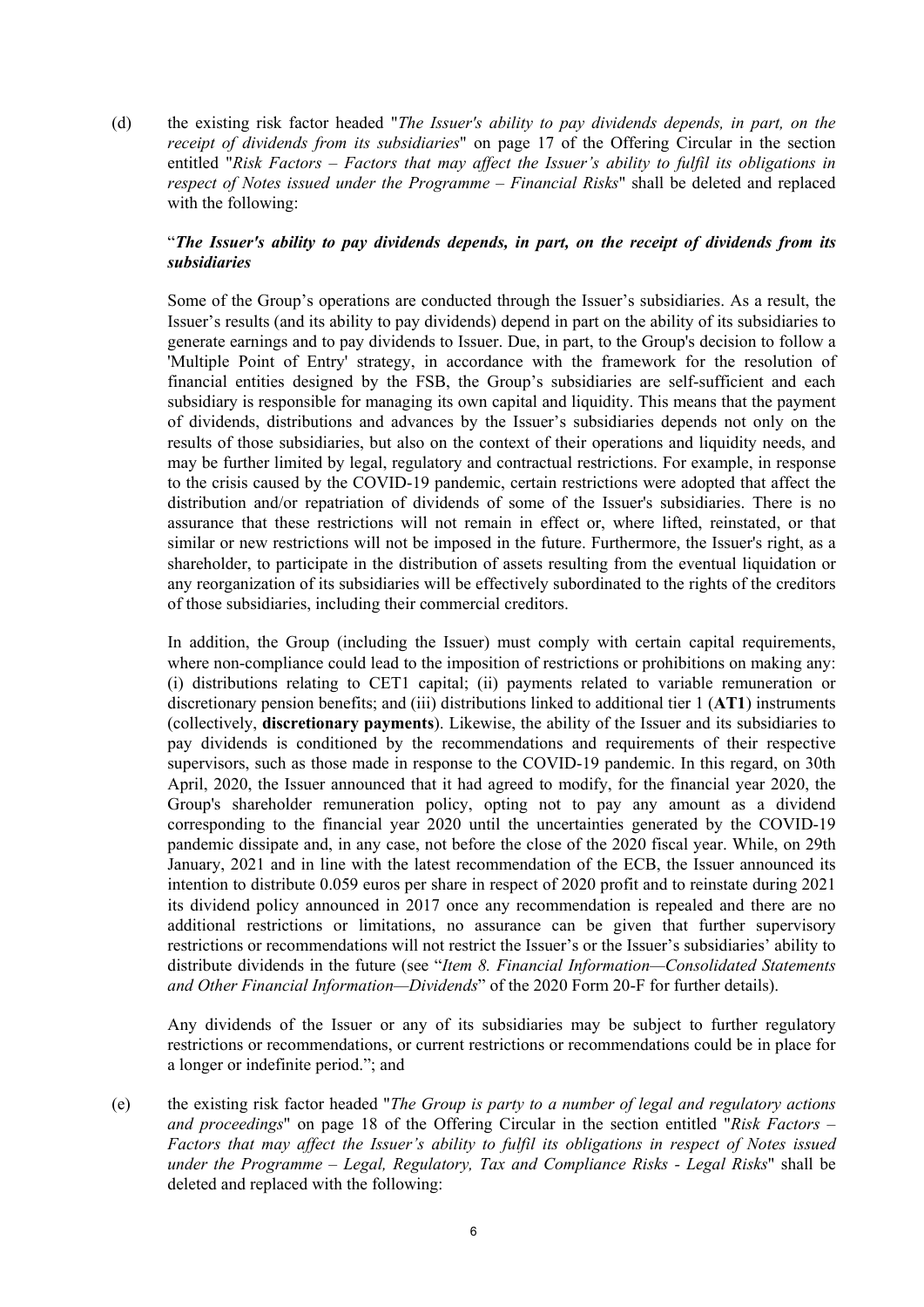### "*The Group is party to a number of legal and regulatory actions and proceedings*

The financial sector faces an environment of increasing regulatory and litigious pressure, and thus, the various Group entities are usually party to individual or collective judicial proceedings (including class actions) resulting from their activity and operations, as well as arbitration proceedings. The Group is also party to other government procedures and investigations, such as those carried out by the antitrust authorities in certain countries which, among other things, have in the past and could in the future result in sanctions, as well as lead to claims by customers and others. In addition, the regulatory framework, in the jurisdictions in which the Group operates, is evolving towards a supervisory approach more focused on the opening of proceedings leading to sanctions, while some regulators are focusing their attention on consumer protection and behavioural risk.

In Spain and in other jurisdictions where the Group operates, legal and regulatory actions and proceedings against financial institutions, prompted in part by certain judgments in favour of consumers handed down by national and supranational courts, have increased significantly in recent years and this trend could continue in the future. The legal and regulatory actions and proceedings faced by other financial institutions in relation to these and other matters, especially if such actions or proceedings result in favourable resolutions for the consumer, could also adversely affect the Group.

All of the above result in a significant increase in operating and compliance costs or even a reduction of revenues, and it is possible that an adverse outcome in any proceedings (depending on the amount thereof, the penalties imposed or the procedural or management costs for the Group) could damage the Group's reputation, generate a knock-on effect or otherwise adversely affect the Group.

It is difficult to predict the outcome of legal and regulatory actions and proceedings, both those to which the Group is currently exposed and those that may arise in the future, including actions and proceedings relating to former Group subsidiaries or in respect of which the Group may have indemnification obligations, but such outcome could be significantly adverse to the Group. In addition, a decision in any matter, whether against the Group or against another credit entity facing similar claims as those faced by the Group, could give rise to other claims against the Group. In addition, these actions and proceedings attract resources from the Group and may require significant attention on part of the Group's management and employees.

As of 31st December, 2020, the Group had  $6612$  million in provisions for the proceedings it is currently facing (which are included in the line item "*Provisions for litigation and pending tax cases*" in the consolidated balance sheet) of which €574 million correspond to legal contingencies and  $E38$  million to tax related matters. However, the uncertain outcome of these proceedings (including those for which no provisions have been made, either because it is not possible to estimate any such provisions or for other reasons) makes it impossible to guarantee that the possible losses arising from such proceedings will not exceed, where applicable, the amounts that the Group currently has provisioned and, therefore, could affect the Group's results in a given period.

As a result of the above, legal and regulatory actions and proceedings currently faced by the Group or to which it may become subject in the future or that the Group is otherwise affected by, whether individually or in the aggregate, if resolved in whole or in part adversely to the Group's interests, could have a material adverse effect on the Group's business, financial condition and results of operations."

#### **Legal Proceedings**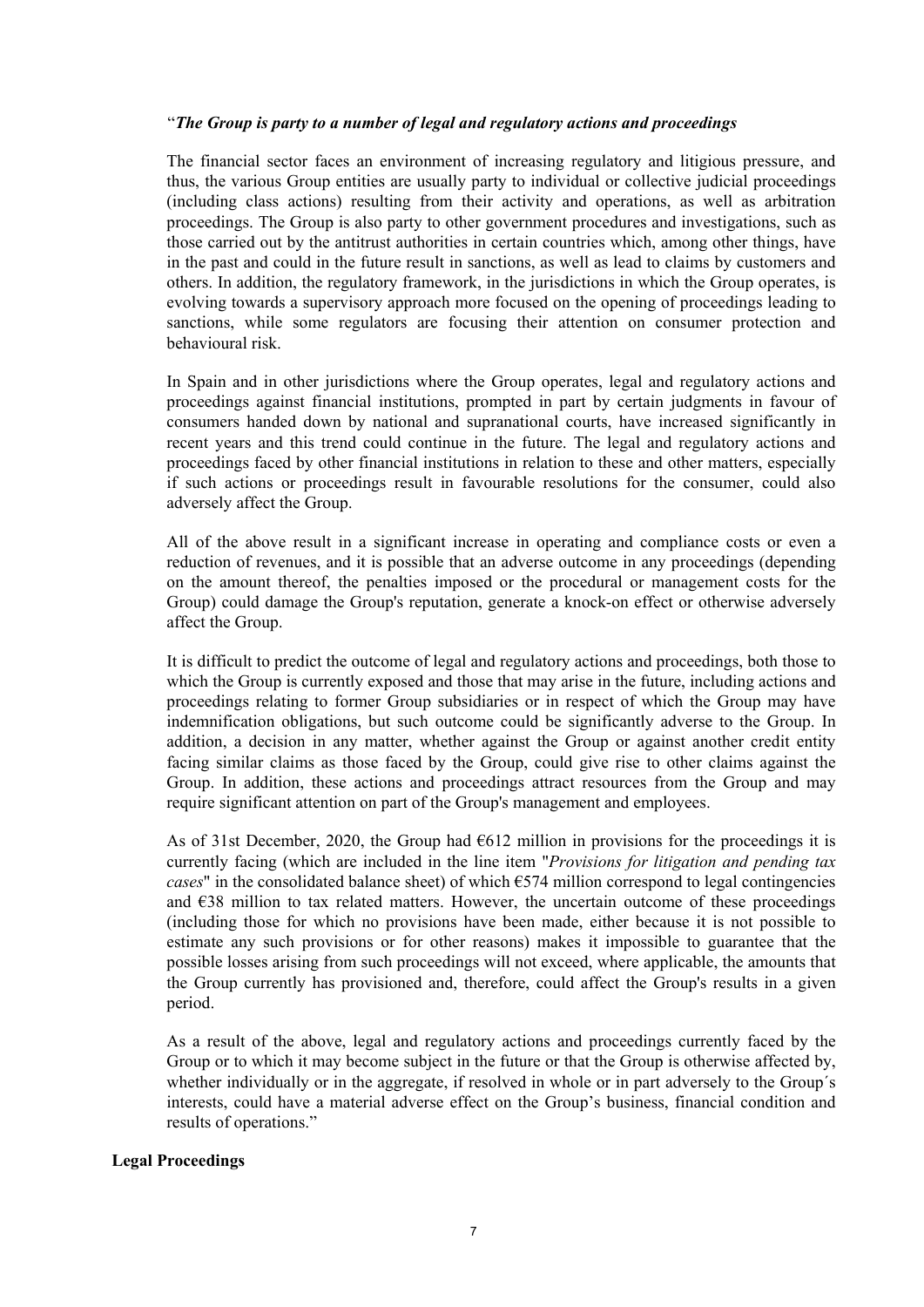The section headed "Legal Proceedings" of page 151 of the Offering Circular shall be deleted and replaced with the following:

# "**Legal Proceedings**

Spanish judicial authorities are investigating the activities of Centro Exclusivo de Negocios y Transacciones, S.L. (**Cenyt**). Such investigation includes the provision of services by Cenyt to BBVA. On 29th July, 2019, BBVA was named as an investigated party (*investigado*) in a criminal judicial investigation (Preliminary Proceeding No. 96/2017 – Piece No. 9, Central Investigating Court No. 6 of the National High Court) for alleged facts which could constitute bribery, revelation of secrets and corruption. On 3rd February, 2020, BBVA was notified by the Central Investigating Court No. 6 of the National High Court of the order lifting the secrecy of the proceedings. Certain current and former officers and employees of the BBVA Group, as well as former directors, have also been named as investigated parties in connection with this investigation. BBVA has been and continues to be proactively collaborating with the Spanish judicial authorities, including sharing with the courts the relevant information obtained in the internal investigation hired by the entity in 2019 to contribute to the clarification of the facts. As of 5th March, 2021, no formal accusation against BBVA has been made.

This criminal judicial proceeding is in the pre-trial phase. Therefore, it is not possible at this time to predict the scope or duration of such proceeding or any related proceeding or its or their possible outcomes or implications for the Group, including any fines, damages or harm to the Group's reputation caused thereby*.*

In relation to consumer mortgage loan contracts linked to the interest rate index known as IRPH (average rate for mortgage loans over three years for the acquisition of free housing), the Spanish Supreme Court, on 14th December, 2017, issued its judgment 669/2017 confirming that it was not possible to determine the lack of transparency of the interest rate of the loan merely by reference to one or other of the official indexes nor, therefore, was it abuse according to Directive 93/13. In a separate legal proceeding, albeit concerning the same clause, the matter was referred to the Court of Justice of the European Union (the **EU Court of Justice**) raising a preliminary question in which the application of the above referred IRPH index and the decision of the Supreme Court on the matter was questioned again. On 3rd March, 2020, the EU Court of Justice resolved the referred question for a preliminary ruling.

In that decision, the EU Court of Justice concluded that the fact that the main elements relating to the calculation of the saving banks IRPH index used by the bank to which the proceedings related to (Bankia, SA) were provided in the Bank of Spain Regulation (Circular 8/1990) and published in the Spanish Official Gazette, which allowed consumers to understand the calculation of such index. In addition, the EU Court of Justice indicated that the national court shall determine whether the bank that is party to this proceeding complied with the applicable information obligations under national legislation. In the event that the bank had not complied with the applicable transparency regulations, the EU Court of Justice determined that the relevant contract would not be null and void but provides that the national court could replace the IRPH index applied in the case for a substitute index. The resolution sets forth that, in the absence of an agreement to the contrary of the parties to the contract, the referred substitute index could be the IRPH index for credit entities in Spain (as established in the fifteenth additional provision of Law 14/2013, of 27 September 2013).

On 13th November, 2020, the Spanish Supreme Court has issued new judgments in which it has again analysed the legality of the above mentioned clause after the EU Court of Justice ruling which indicated that it was up to the national court to rule on its transparency and possible abuse. In the particular cases analysed, the Spanish Supreme Court has ruled that, even if the entity had not adequately complied with some regulatory requirements relating to transparency, such as reporting the evolution of the index in the past, this would not mean that the clause was abusive. In short, it considers that the control rules are different from transparency and abuse, such that if the clause is not abusive, the possible breach of any obligation of transparency cannot have legal consequences. Following these rulings, the Spanish Supreme Court is rejecting appeals on the grounds of the existence of case law on the matter and lack of interest in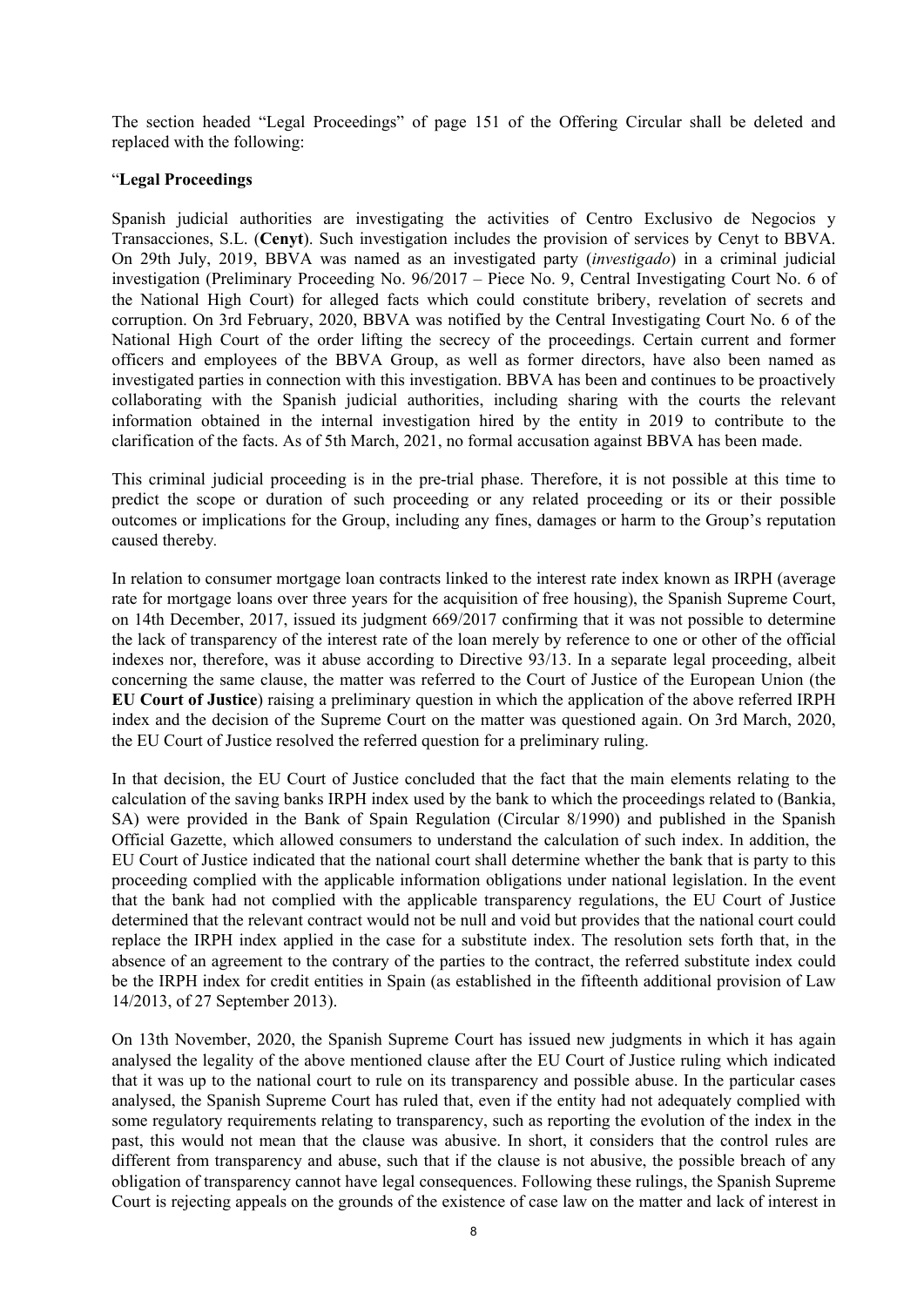the case. Therefore, BBVA considers that the ruling of the EU Court of Justice and these recent rulings of the Spanish Supreme Court should not have significant effect on the Group's business, financial situation or results of operations.

On 4 March 2020, the Supreme Court issued a ruling (number 149/2020) confirming the nullity of a revolving credit card agreement entered into by another entity (Wizink Bank) on the grounds that the interest applied to the card was usurious. In that ruling, the Supreme Court recognised that the reference to the "normal interest on money" to be used for this product must be the average interest applicable to credit transactions by means of credit and revolving cards published in the Bank of Spain's statistics, which is slightly higher than 20 per cent. per annum. The Supreme Court also considered usurious a rate of 26.82 per cent. per annum when compared to such average rate. The Supreme Court concluded that for an interest rate to be usurious, it must be "manifestly disproportionate to the circumstances of the case", and therefore the ruling limits its effects to the case under analysis, and the marketing by credit entities of this product must be analysed on a case-by-case basis. BBVA considers that this ruling of the Supreme Court should not have a significant effect on the Group's business, financial situation or results of operations.

The Group operates in legal and regulatory environments that expose it to potentially significant legal and regulatory actions and proceedings, including legal claims and proceedings, civil and criminal regulatory proceedings, governmental and judicial investigations and proceedings, tax proceedings and other proceedings in jurisdictions around the world. Legal and regulatory actions and proceedings are subject to many uncertainties, and their outcomes, including the timing thereof, the amount of fines or settlements or the form of any settlements arising therefrom, or changes in business practices the Group may need to introduce as a result thereof, any of which may be material and are often difficult to predict, particularly in the early stages of a particular legal or regulatory matter.

As of the date hereof, and in addition to as described above, the Issuer and its subsidiaries are involved in a number of legal and regulatory actions and proceedings in various jurisdictions around the world (including, among others, Spain, Mexico and the United States), the adverse resolution of which may also adversely impact the Group. See "*Risk Factors— Factors that may affect the Issuer's ability to fulfil its obligations in respect of Notes issued under the Programme - Legal, Regulatory, Tax and Compliance Risks - Legal Risks — The Group is party to a number of legal and regulatory actions and proceedings*".

The Group can provide no assurance that the legal and regulatory actions and proceedings to which it is subject, or to which it may become subject in the future or otherwise affected by, will not, if resolved adversely, result in a material adverse effect on the Group's business financial position or results of operations."

# **Changes related to the UK's withdrawal from the European Union and the end of the related transition period**

By virtue of this Supplement, the following amendments shall be made to the Offering Circular:

(a) the eight paragraph on the cover page of the Offering Circular shall be deemed to be deleted and replaced with the following:

"The Issuer and the Senior Preferred Notes issued under the Programme have been rated A- by Standard & Poor's Credit Market Services Europe Limited (**S&P**), A3 by Moody's Investors Services España, S.A. (**Moody's**) and A- by Fitch Ratings España S.A.U. (**Fitch**). The Senior Non-Preferred Notes issued under the Programme have been rated BBB+ by S&P, Baa2 by Moody's and BBB+ by Fitch. Each of S&P, Moody's and Fitch is established in the European Union (the **EU**) and is registered under Regulation (EC) No. 1060/2009 (as amended) (the **CRA Regulation**). As such, each of S&P, Moody's and Fitch is included in the list of credit rating agencies published by the European Securities and Markets Authority (**ESMA**) on its website (at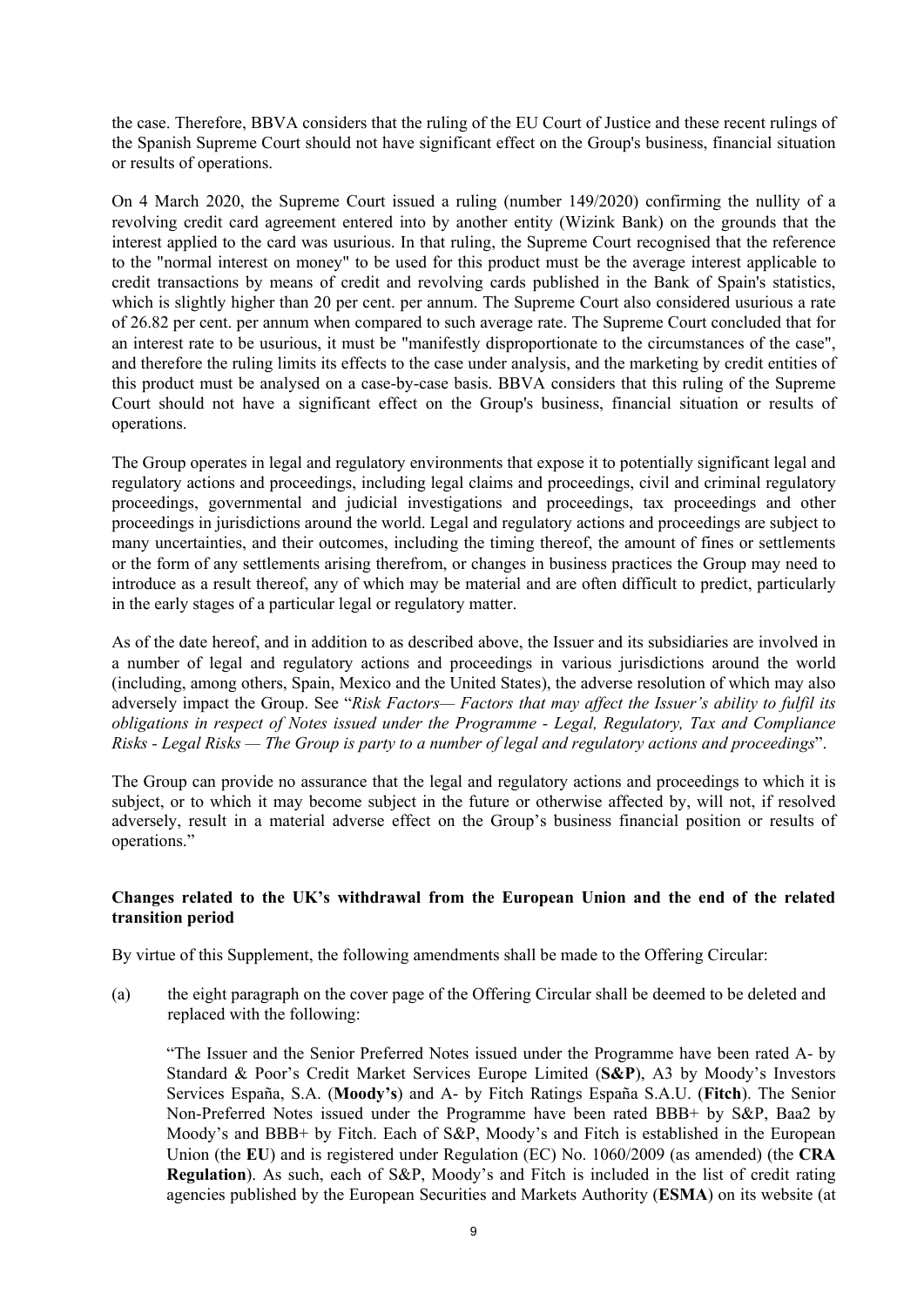http://www.esma.europa.eu/page/List-registered-and-certified-CRAs) in accordance with the CRA Regulation. Ratings issued by S&P have been endorsed by S&P Global Ratings UK Limited, rating issued by Moody's have been endorsed by Moody's Investors Service Ltd and ratings issued by Fitch have been endorsed by Fitch Ratings Limited, each of which is a credit rating agency established in the United Kingdom (the **UK**) and registered under Regulation (EC) No. 1060/2009 (as amended) as it forms part of domestic law by virtue of the European Union (Withdrawal) Act 2018 (**EUWA**) (the **UK CRA Regulation**), each in accordance with the UK CRA Regulation and have not been withdrawn. Notes issued under the Programme may be rated or unrated by any one or more of the rating agencies referred to above. Where a Tranche of Notes is rated, such rating will be disclosed in the Final Terms and will not necessarily be the same as the rating assigned to the Programme by the relevant rating agency. A security rating is not a recommendation to buy, sell or hold securities and may be subject to suspension, reduction or withdrawal at any time by the assigning rating agency.";

(b) the ninth paragraph on the cover page of the Offering Circular shall be deemed to be deleted and replaced with the following:

"Amounts payable on Floating Rate Notes and Fixed Reset Notes may be calculated by reference to one of LIBOR, SONIA or EURIBOR as specified in the relevant Final Terms. As at 5th March, 2021, (i) the administrator of LIBOR, ICE Benchmark Administration Limited is included in the register (the **UK Benchmarks Register**) of administrators established and maintained by the United Kingdom Financial Conduct Authority (the **FCA**) pursuant to Article 36 of Regulation (EU) No. 2016/1011 as it forms part of domestic law by virtue of the EUWA (the **UK Benchmarks Regulation**) but not the ESMA register (the **EU Benchmarks Register**) of administrators under Article 36 of Regulation (EU) No. 2016/1011 (as amended, the **EU Benchmarks Regulation**); (ii) the administrator of EURIBOR, European Money Markets Institute, is included in the EU Benchmarks Register but not the UK Benchmarks Register; and (iii) the administrator of SONIA, is not included in such registers. As far as the Issuer is aware, under Article 2 of the EU Benchmarks Regulation and the UK Benchmarks Regulation, the administrator of SONIA, the Bank of England, is not currently required to obtain authorisation or registration.";

(c) the first paragraph on page 3 of the Offering Circular shall be deemed to be deleted and replaced with the following:

"This Offering Circular has been approved as a base prospectus by the Central Bank of Ireland (the **CBI**) as competent authority under the Prospectus Regulation (as defined below). The CBI only approves this Offering Circular as meeting the standards of completeness, comprehensibility and consistency imposed by the Prospectus Regulation. Approval by the Central Bank of Ireland should not be considered as an endorsement of the Issuer or of the quality of the Notes. Investors should make their own assessment as to the suitability of investing in the Notes. Such approval relates only to Notes that are to be admitted to trading on the regulated market (the **Regulated Market**) of the Irish Stock Exchange plc, trading as Euronext Dublin (**Euronext Dublin**) or on another regulated market for the purposes of Directive 2014/65/EU (the **Markets in Financial Instruments Directive**) and/or that are to be offered to the public in any Member State of the European Economic Area (the **EEA**) in circumstances that require the publication of a prospectus. Application has been made to Euronext Dublin for Notes issued under the Programme during the period of 12 months from the date of this Offering Circular to be admitted to its official list (the **Official List**) and trading on the Regulated Market. The Regulated Market is a regulated market for the purposes of the Markets in Financial Instruments Directive.";

(d) the second paragraph on page 3 of the Offering Circular shall be deemed to be deleted and replaced with the following: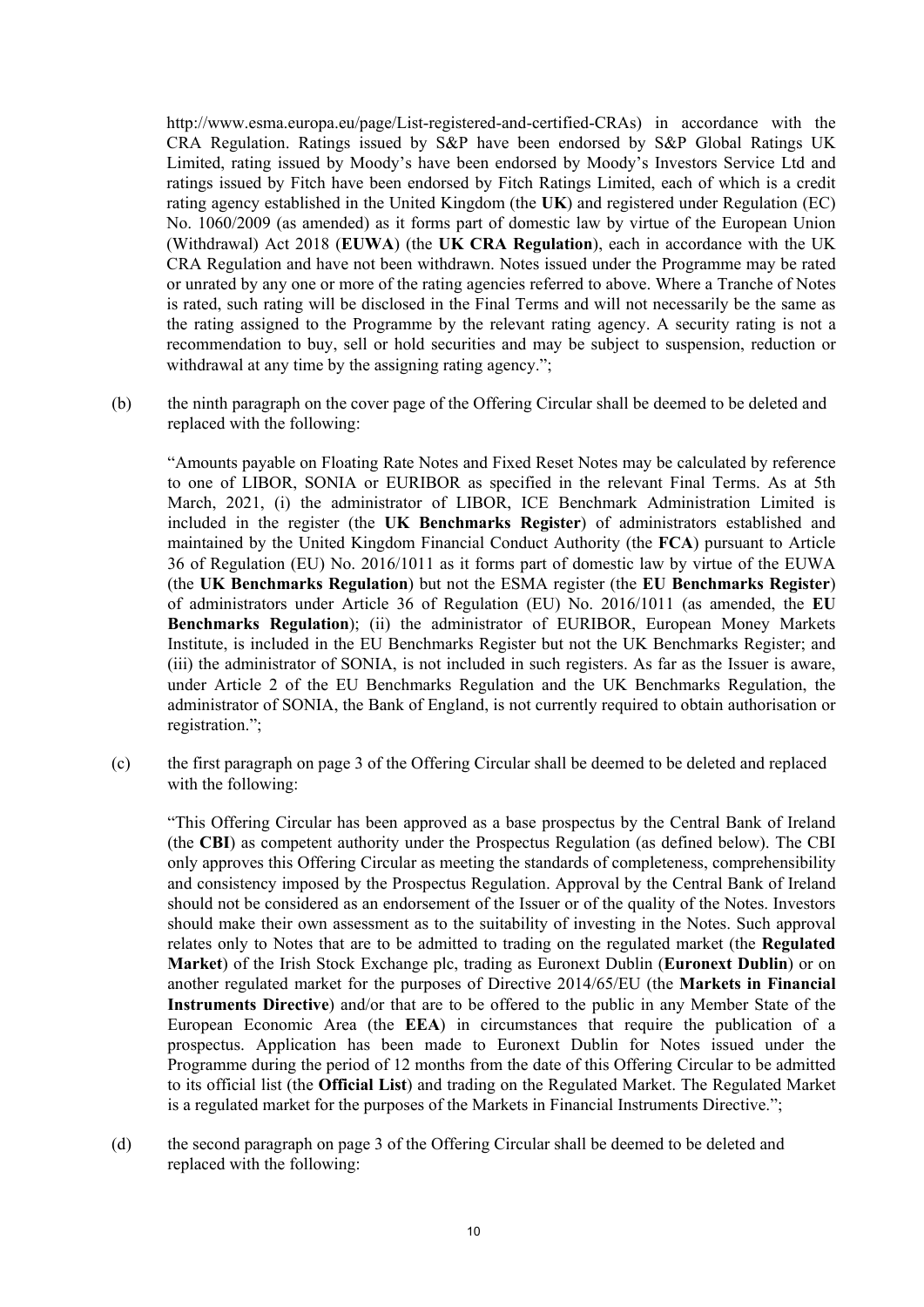"This Offering Circular (as supplemented at the relevant time, if applicable) is valid for 12 months from its date in relation to Notes which are to be admitted to trading on a regulated market in the EEA. The obligation to supplement this Offering Circular in the event of a significant new factor, material mistake or material inaccuracy does not apply when this Offering Circular is no longer valid.";

(e) the fourth paragraph on page 3 of the Offering Circular shall be deemed to be deleted and replaced with the following:

"The requirement to publish a prospectus under the Prospectus Regulation (as defined below) only applies to Notes which are to be admitted to trading on a regulated market in the EEA and/or offered to the public in the EEA other than in circumstances where an exemption is available under Article 1(4) and/or 3(2) of the Prospectus Regulation.";

(f) the sixth paragraph on page 3 of the Offering Circular shall be deemed to be deleted and replaced with the following:

"Copies of Final Terms in relation to Notes to be listed on Euronext Dublin will also be published on the website of Euronext Dublin. This Offering Circular constitutes a base prospectus for the purposes of Article 8 of the Prospectus Regulation. When used in this Offering Circular, Prospectus Regulation means Regulation (EU) 2017/1129, and includes any relevant implementing measure in a relevant Member State of the EEA.";

(g) the paragraph under the heading "IMPORTANT – EEA AND UK RETAIL INVESTORS" on page 7 of the Offering Circular shall be deemed to be deleted and replaced with the following:

### "**IMPORTANT – EEA RETAIL INVESTORS**

In the case of all Notes (other than Senior Preferred Notes), the Notes are not intended to and shall not be offered, sold or otherwise made available to any retail investor in the EEA. This prohibition shall also apply in the case of any Senior Preferred Notes for which a legend to this effect entitled "Prohibition of Sales to EEA Retail Investors" is included in the applicable Final Terms. For these purposes, a retail investor means a person who is one (or more) of: (i) a retail client as defined in point (11) of Article 4(1) of Directive 2014/65/EU (as amended, **MiFID II**); (ii) a customer within the meaning of Directive (EU) 2016/97 (as amended or superseded, the **Insurance Distribution Directive**), where that customer would not qualify as a professional client as defined in point (10) of Article 4(1) of MiFID II; or (iii) not a qualified investor as defined in the Prospectus Regulation. Consequently no key information document required by Regulation EU No 1286/2014 (as amended, the **PRIIPs Regulation**) for offering or selling these Notes or otherwise making them available to retail investors in the EEA has been prepared and therefore offering or selling such Notes or otherwise making them available to any retail investor in the EEA may be unlawful under the PRIIPs Regulation.

### **IMPORTANT – UK RETAIL INVESTORS**

In the case of all Notes (other than Senior Preferred Notes), the Notes are not intended to and shall not be offered, sold or otherwise made available to any retail investor in the UK. This prohibition shall also apply in the case of any Senior Preferred Notes for which a legend to this effect entitled "Prohibition of Sales to UK Retail Investors" is included in the applicable Final Terms. For these purposes, a retail investor means a person who is one (or more) of: (i) a retail client as defined point (8) of Article 2 of Regulation (EU) No 2017/565 as it forms part of domestic law by virtue of the EUWA; (ii) a customer within the meaning of the provisions of the Financial Services and Markets Act 2000 (the **FSMA**) and any rules or regulations made under the FSMA to implement Directive (EU) 2016/97, as amended or superseded, where that customer would not qualify as a professional client, as defined in point  $(8)$  of Article  $2(1)$  of Regulation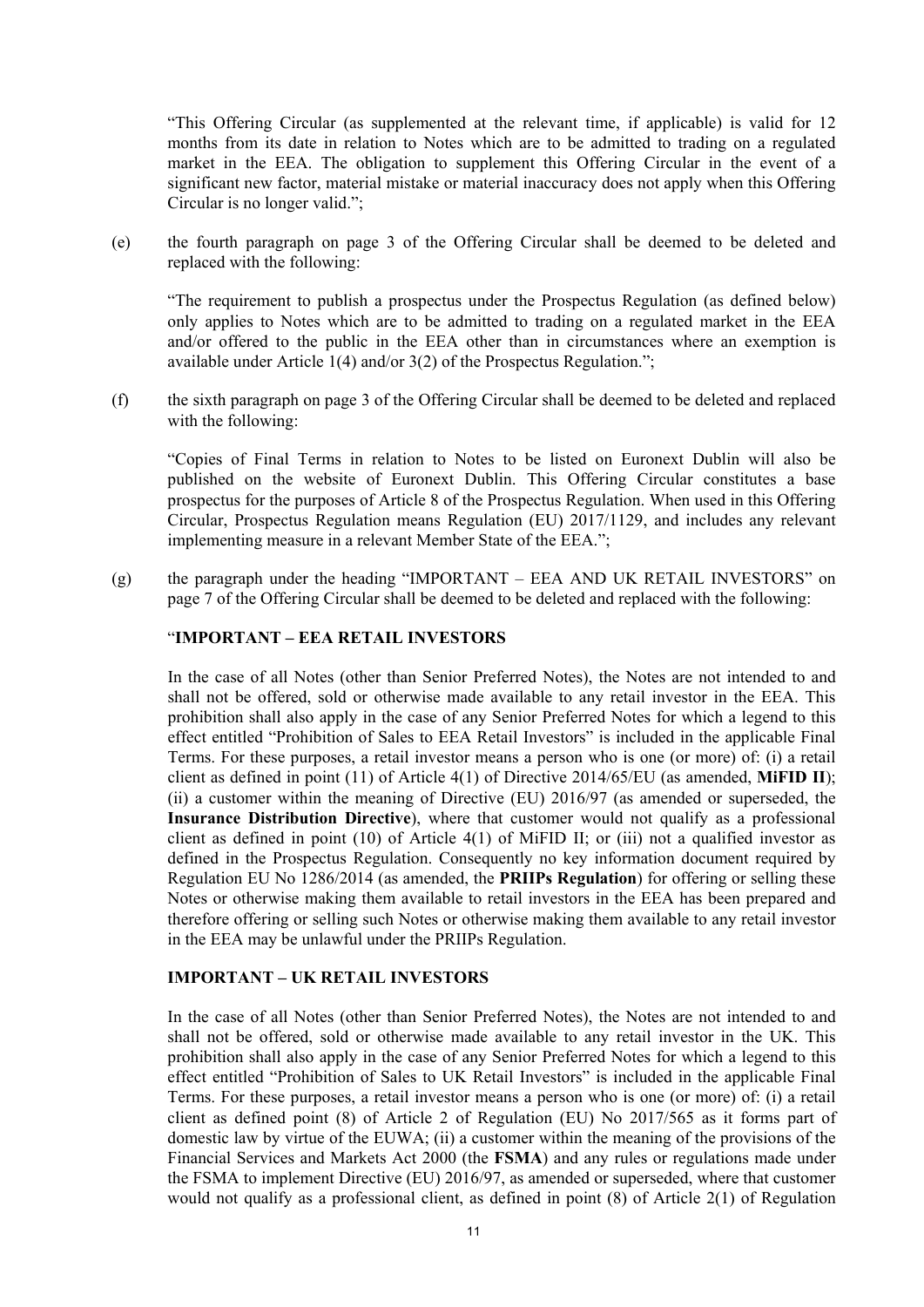(EU) No 600/2014 as it forms part of domestic law by virtue of the EUWA; or (iii) not a qualified investor as defined in Article 2 of the Prospectus Regulation as it forms part of domestic law by virtue of the EUWA. Consequently no key information document required by the PRIIPs Regulation as it forms part of domestic law by virtue of the EUWA (the **UK PRIIPs Regulation**) for offering or selling these Notes or otherwise making them available to retail investors in the UK has been prepared and therefore offering or selling such Notes or otherwise making them available to any retail investor in the UK may be unlawful under the UK PRIIPs Regulation.";

(h) the following paragraph shall be deemed to be inserted immediately after the paragraph headed "MIFID II PRODUCT GOVERNANCE/TARGET MARKET" starting on page 7 of the Offering Circular:

"UK MIFIR PRODUCT GOVERNANCE/TARGET MARKET - The Final Terms in respect of any Notes will include a legend entitled "UK MiFIR Product Governance" which will outline the target market assessment in respect of such Notes and which channels for distribution of such Notes are appropriate. Any distributor should take into consideration the target market assessment; however, a distributor subject to the FCA Handbook Product Intervention and Product Governance Sourcebook (**the UK MiFIR Product Governance Rules**) is responsible for undertaking its own target market assessment in respect of the Notes (by either adopting or refining the target market assessment) and determining appropriate distribution channels.

A determination will be made in relation to each issue about whether, for the purpose of the UK MiFIR Product Governance Rules, any Dealer subscribing for any Notes is a manufacturer in respect of such Notes, but otherwise neither the Arranger nor the Dealers nor any of their respective affiliates will be a manufacturer for the purpose of the UK MIFIR Product Governance Rules.";

(i) the third and fourth paragraphs of the risk factor headed "*Future discontinuance of LIBOR may adversely affect the value of Floating Rate Notes or Fixed Reset Notes which reference LIBOR, and other regulation and reform of "benchmarks" may adversely affect the value of Notes linked to or referencing such "benchmarks"*" starting on page 27 of the Offering Circular shall be deemed to be deleted and replaced with the following:

"The EU Benchmarks Regulation applies to the provision of benchmarks, the contribution of input data to a "benchmark" and the use of a "benchmark" within the EU. Among other things, it (i) requires benchmark administrators to be authorised or registered (or, if non-EU based, to be subject to an equivalent regime or otherwise recognised or endorsed) and (ii) prevents certain uses by EU supervised entities (such as the Issuer) of "benchmarks" of administrators that are not authorised or registered (or, if non-EU based, not deemed equivalent or recognised or endorsed). The UK Benchmarks Regulation, among other things, applies to the provision of benchmarks and the use of a benchmark in the UK. Similarly, it prohibits the use in the UK by UK supervised entities of benchmarks of administrators that are not authorised by the FCA or registered on the FCA register (or, if non-UK based, not deemed equivalent or recognised or endorsed).

The EU Benchmarks Regulation and/or the UK Benchmarks Regulation, as applicable, could have a material impact on any Notes linked to or referencing a "benchmark", in particular, if the methodology or other terms of the "benchmark" are changed in order to comply with the requirements of the EU Benchmarks Regulation and/or the UK Benchmarks Regulation, as applicable. Such changes could, among other things, have the effect of reducing, increasing or otherwise affecting the volatility of the published rate or level of the "benchmark".";

(j) the sixth paragraph of the risk factor headed "*Future discontinuance of LIBOR may adversely affect the value of Floating Rate Notes or Fixed Reset Notes which reference LIBOR, and other regulation and reform of "benchmarks" may adversely affect the value of Notes linked to or*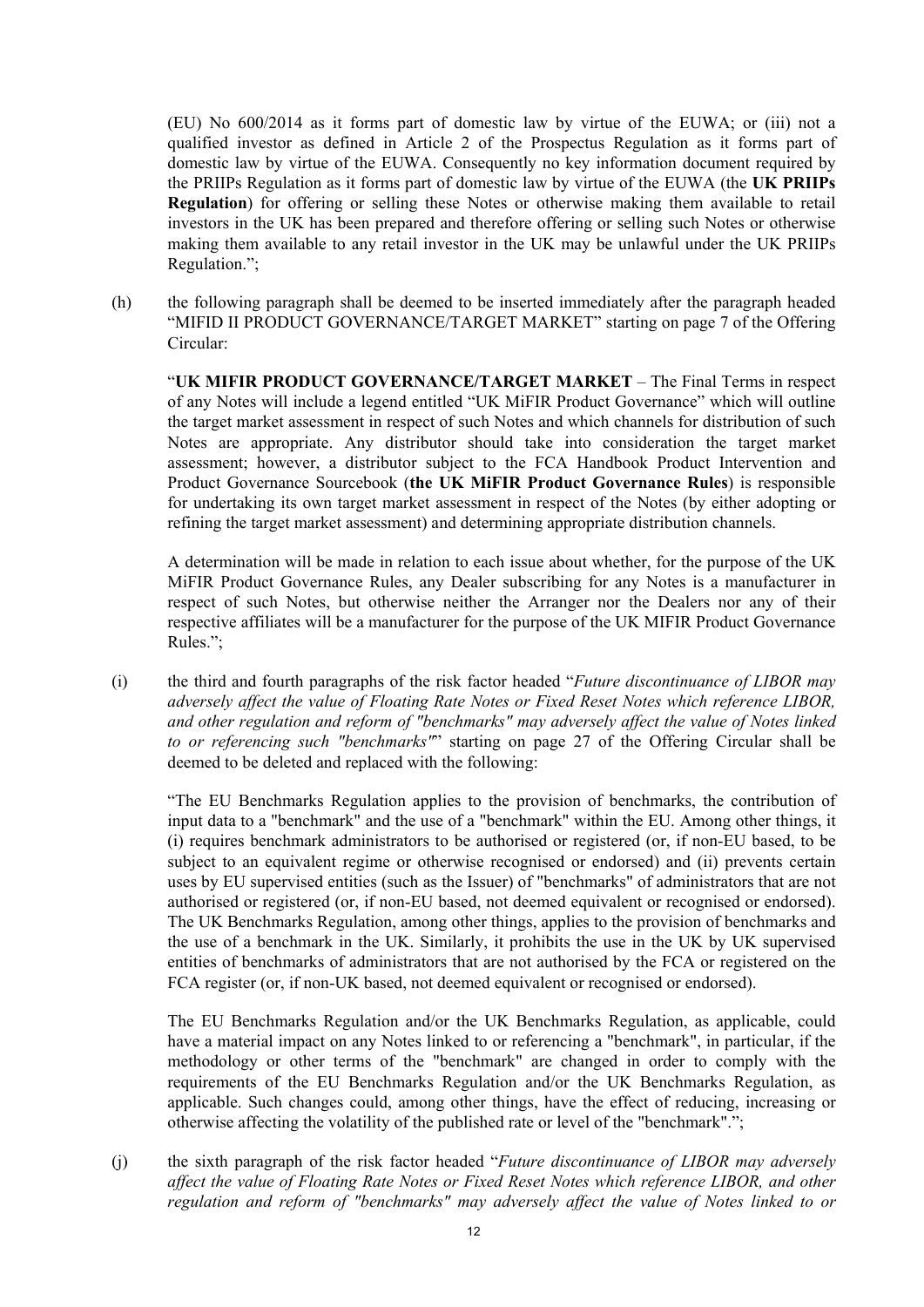*referencing such "benchmarks"*" starting on page 27 of the Offering Circular shall be deemed to be deleted and replaced with the following:

"Investors should consult their own independent advisers and make their own assessment about the potential risks imposed by the EU Benchmarks Regulation and/or the UK Benchmarks Regulation reforms, as applicable, in making any investment decision with respect to any Notes linked to or referencing a "benchmark"";

(k) the third paragraph of the risk factor headed "*Credit ratings assigned to the Issuer or any Notes may not reflect all the risks associated with an investment in those Notes*" starting on page 40 of the Offering Circular shall be deemed to be deleted and replaced with the following:

"In general, European regulated investors are restricted under the CRA Regulation from using credit ratings for regulatory purposes in the EEA, unless such ratings are issued by a credit rating agency established in the EEA and registered under the CRA Regulation (and such registration has not been withdrawn or suspended), subject to transitional provisions that apply in certain circumstances. Such general restriction will also apply in the case of credit ratings issued by third country non-EEA credit rating agencies, unless the relevant credit ratings are endorsed by an EEA-registered credit rating agency or the relevant third country rating agency is certified in accordance with the CRA Regulation (and such endorsement action or certification, as the case may be, has not been withdrawn or suspended, subject to transitional provisions that apply in certain circumstances). The list of registered and certified rating agencies published by ESMA on its website in accordance with the CRA Regulation is not conclusive evidence of the status of the relevant rating agency included in such list, as there may be delays between certain supervisory measures being taken against a relevant rating agency and the publication of the updated ESMA list.

Investors regulated in the UK are subject to similar restrictions under the UK CRA Regulation. As such, UK regulated investors are required to use for UK regulatory purposes ratings issued by a credit rating agency established in the UK and registered under the UK CRA Regulation. In the case of ratings issued by third country non-UK credit rating agencies, third country credit ratings can either be: (a) endorsed by a UK-registered credit rating agency; or (b) issued by a third country credit rating agency that is certified in accordance with the UK CRA Regulation. Note this is subject, in each case, to (a) the relevant UK registration, certification or endorsement, as the case may be, not having been withdrawn or suspended, and (b) transitional provisions that apply in certain circumstances. In the case of third country ratings, for a certain limited period of time, transitional relief accommodates continued use for regulatory purposes in the UK, of existing pre- 2021 ratings, provided the relevant conditions are satisfied.

If the status of the rating agency rating the Notes changes for the purposes of the CRA Regulation or the UK CRA Regulation, relevant regulated investors may no longer be able to use the rating for regulatory purposes in the EEA or the UK, as applicable, and the Notes may have a different regulatory treatment. This may result in relevant regulated investors selling the Notes which may impact the value of the Notes and any secondary market.";

(l) the first paragraph in the "Applicable Final Terms" on page 54 of the Offering Circular shall be deemed to deleted and replaced with the following:

# "[**PROHIBITION OF SALES TO EEA RETAIL INVESTORS**

The Notes are not intended to and shall not be offered, sold or otherwise made available to any retail investor in the European Economic Area (the **EEA**). For these purposes, a retail investor means a person who is one (or more) of: (i) a retail client as defined in point (11) of Article 4(1) of Directive 2014/65/EU (as amended, **MiFID II**); (ii) a customer within the meaning of Directive (EU) 2016/97 (as amended or superseded, the **Insurance Distribution Directive**),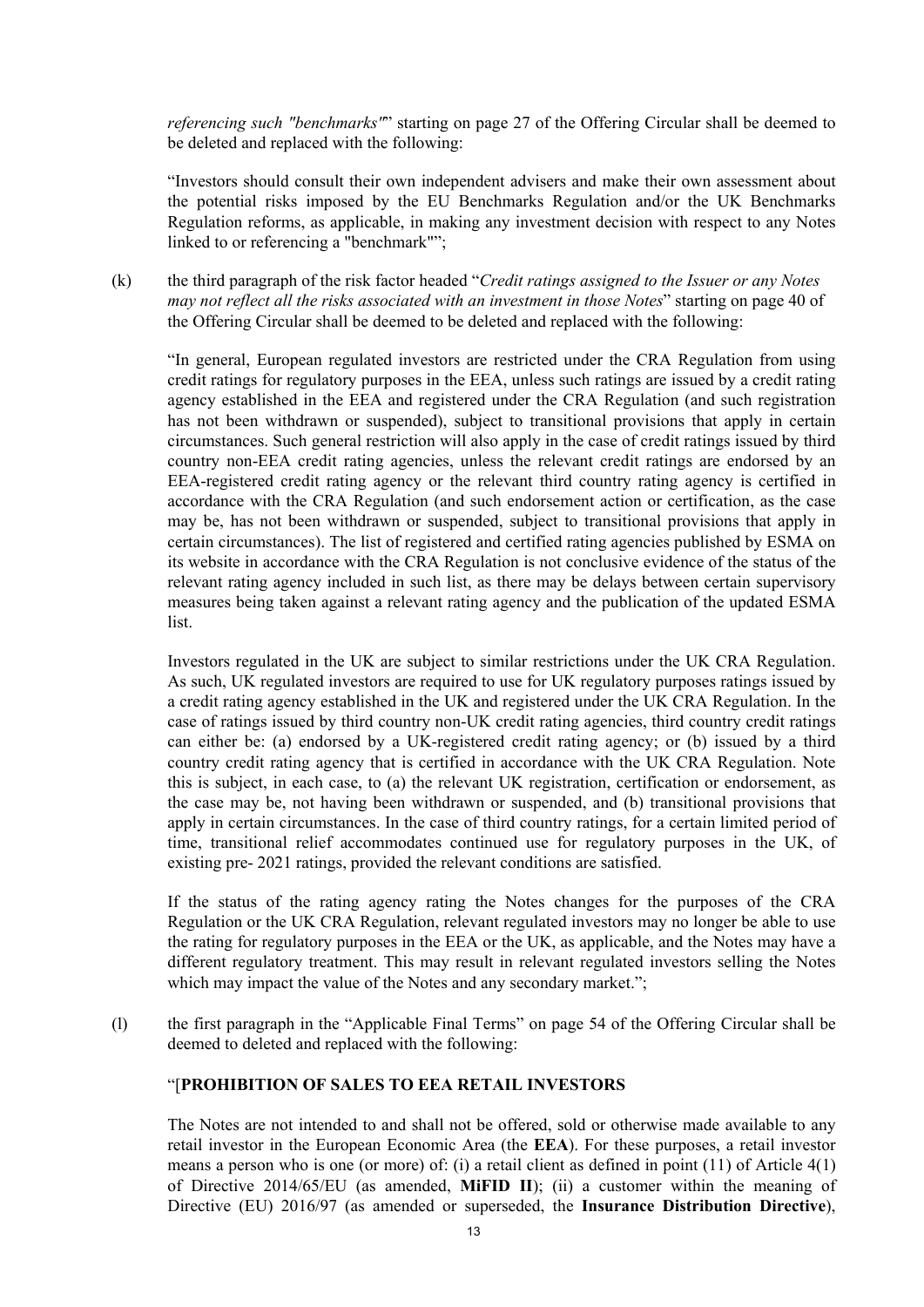where that customer would not qualify as a professional client as defined in point (10) of Article 4(1) of MiFID II; or (iii) not a qualified investor as defined in the Prospectus Regulation. Consequently no key information document required by Regulation (EU) No 1286/2014 (as amended, the **PRIIPs Regulation**) for offering or selling the Notes or otherwise making them available to retail investors in the EEA has been prepared and therefore offering or selling the Notes or otherwise making them available to any retail investor in the EEA may be unlawful under the PRIIPs Regulation.]

### [**PROHIBITION OF SALES TO UK RETAIL INVESTORS**

The Notes are not intended to and shall not be offered, sold or otherwise made available to any retail investor in the United Kingdom (the **UK**). For these purposes, a retail investor means a person who is one (or more) of: (i) a retail client as defined in point (8) of Article 2 of Regulation (EU) No 2017/565 as it forms part of domestic law by virtue of the European Union (Withdrawal) Act 2018 (the **EUWA**); (ii) a customer within the meaning of the provisions of the FSMA and any rules or regulations made under the FSMA to implement Directive (EU) 2016/97, where that customer would not qualify as a professional client, as defined in point (8) of Article 2(1) of Regulation (EU) No 600/2014 as it forms part of domestic law by virtue of the EUWA; or (iii) not a qualified investor as defined in Article 2 of Regulation (EU) 2017/1129 as it forms part of domestic law by virtue of the EUWA. Consequently no key information document required by Regulation (EU) No 1286/2014 as it forms part of domestic law by virtue of the EUWA (as amended, the **UK PRIIPs Regulation**) for offering or selling the Notes or otherwise making them available to retail investors in the UK has been prepared and therefore offering or selling the Notes or otherwise making them available to any retail investor in the UK may be unlawful under the UK PRIIPs Regulation.]"

(m) the following paragraph shall be deemed to be inserted in the "Applicable Final Terms" on page 54 of the Offering Circular immediately following the paragraph headed "**MIFID II PRODUCT GOVERNANCE/PROFESSIONAL INVESTORS AND ELIGIBLE COUNTERPARTIES AS THE ONLY TARGET MARKET**":

"**UK MIFIR PRODUCT GOVERNANCE / PROFESSIONAL INVESTORS AND ELIGIBLE COUNTERPARTIES ONLY TARGET MARKET** – Solely for the purposes of [the/each] manufacturer's product approval process, the target market assessment in respect of the Notes has led to the conclusion that: (i) the target market for the Notes is only eligible counterparties, as defined in the FCA Handbook Conduct of Business Sourcebook (COBS), and professional clients, as defined in Regulation (EU) No 600/2014 as it forms part of domestic law by virtue of the European Union (Withdrawal) Act 2018 (**UK MiFIR**); and (ii) all channels for distribution of the Notes to eligible counterparties and professional clients are appropriate. [The target market assessment indicates that the Notes are incompatible with the knowledge, experience, needs, characteristic and objective of clients which are retail clients (as defined in point (8) of Article 2 of Regulation (EU) No 2017/565 as it forms part of domestic law by virtue of the European Union (Withdrawal) Act 2018)) and accordingly the Notes shall not be offered or sold to any retail clients.] [*Consider any negative target market*]. Any person subsequently offering, selling or recommending the Notes (a **distributor**) should take into consideration the manufacturer['s/s'] target market assessment; however, a distributor subject to the FCA Handbook Product Intervention and Product Governance Sourcebook (the **UK MiFIR Product Governance Rules**) is responsible for undertaking its own target market assessment in respect of the Notes (by either adopting or refining the manufacturer['s/s'] target market assessment) and determining appropriate distribution channels.]";

(n) the first paragraph on page 55 of the Offering Circular in the "Applicable Final Terms" shall be deemed to deleted and replaced with the following: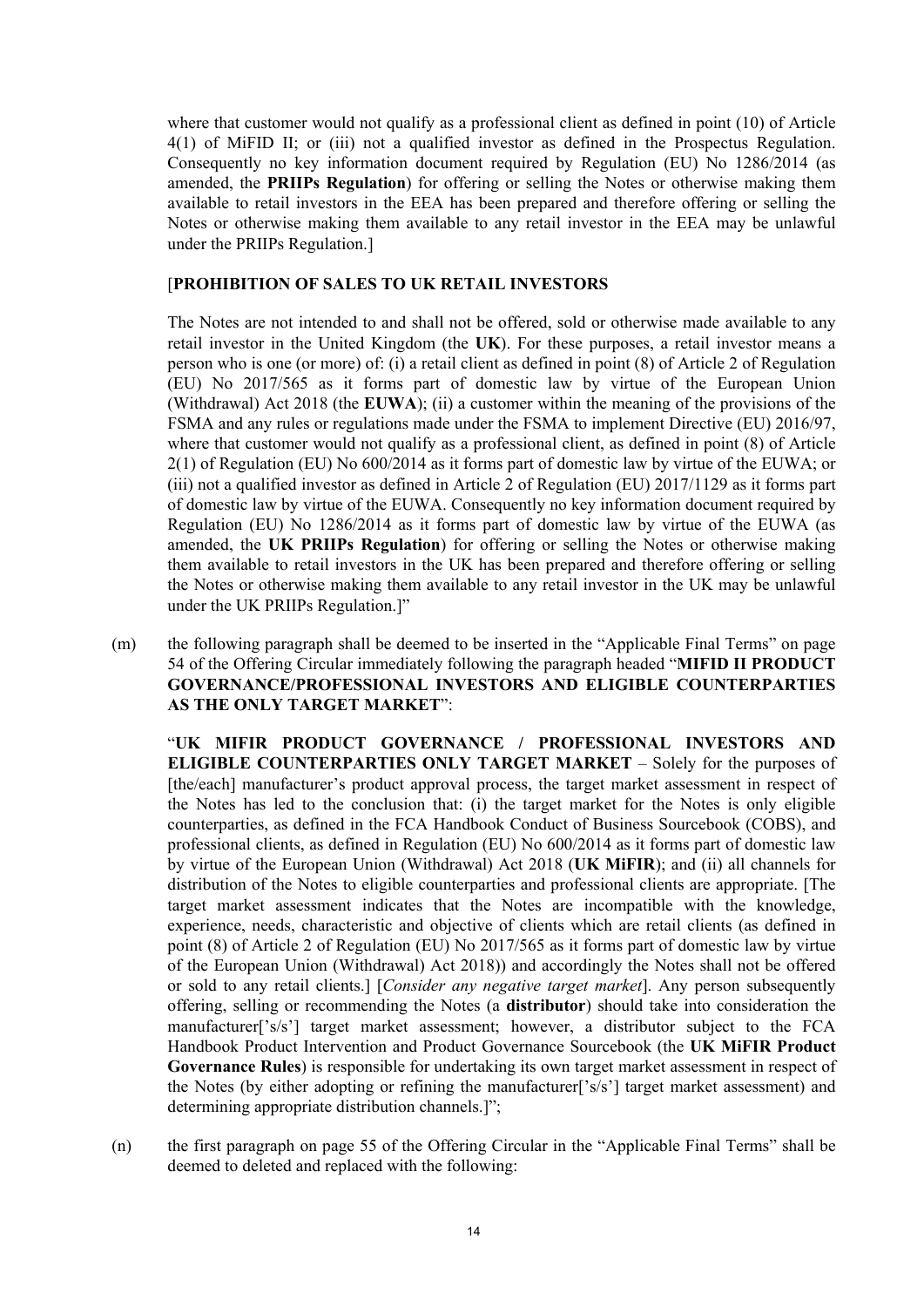"[The Notes will only be admitted to trading on [insert name of relevant QI market/segment], which is [an EEA regulated market/a specific segment of an EEA regulated market] (as defined in MiFID II), to which only qualified investors (as defined in the Prospectus Regulation) can have access and shall not be offered or sold to nonqualified investors.]";

(o) item 7(a) in "**Part B – Other Information**" in the "Applicable Final Terms" on page 67 of the Offering Circular shall be deemed to be deleted and replaced with the following, and the remaining sub-paragraphs in item 7 renumbered accordingly:

"(a) Prohibition of sales to EEA Retail [Applicable/Not Applicable] investors: (*"Applicable" should be specified for all Senior Non- Preferred Notes and Subordinated Notes. In the case of Senior Preferred Notes, if the Senior* 

*should be specified.)*

(b) Prohibition of sales to UK Retail investors:

[Applicable/Not Applicable]" (*"Applicable" should be specified for all Senior Non- Preferred Notes and Subordinated Notes. In the case of Senior Preferred Notes, if the Senior Preferred Notes clearly do not constitute "packaged" products and the Issuer does not wish to prohibit offers to UK retail investors for any other reason, "Not Applicable" should be specified. If the Senior Preferred Notes may constitute "packaged" products and no key information document will be prepared or the Issuer wishes to prohibit offers to UK retail investors for any other reason, "Applicable" should be specified.)*";

*Preferred Notes clearly do not constitute "packaged" products and the Issuer does not wish to prohibit offers to EEA retail investors for any other reason, "Not Applicable" should be specified. If the Senior Preferred Notes may constitute "packaged" products and no key information document will be prepared or the Issuer wishes to prohibit offers to EEA retail investors for any other reason, "Applicable"* 

- (p) item 8(a) in "**Part B – Other Information**" in the "Applicable Final Terms" on page 67 of the Offering Circular shall be deemed to be deleted and replaced with the following:
	- "(a) Relevant Benchmark[s]: [Not Applicable]/[[specify benchmark] is provided by [administrator legal name]. [As at the date hereof, [[administrator legal name] appears in the register of administrators and benchmarks established and maintained by the European Securities and Markets Authority pursuant to the EU Benchmarks Regulation.] [As at the date hereof, [[administrator legal name] does not appear in the register of administrators and benchmarks established and maintained by the European Securities and Markets Authority pursuant to Article 36 of the EU Benchmarks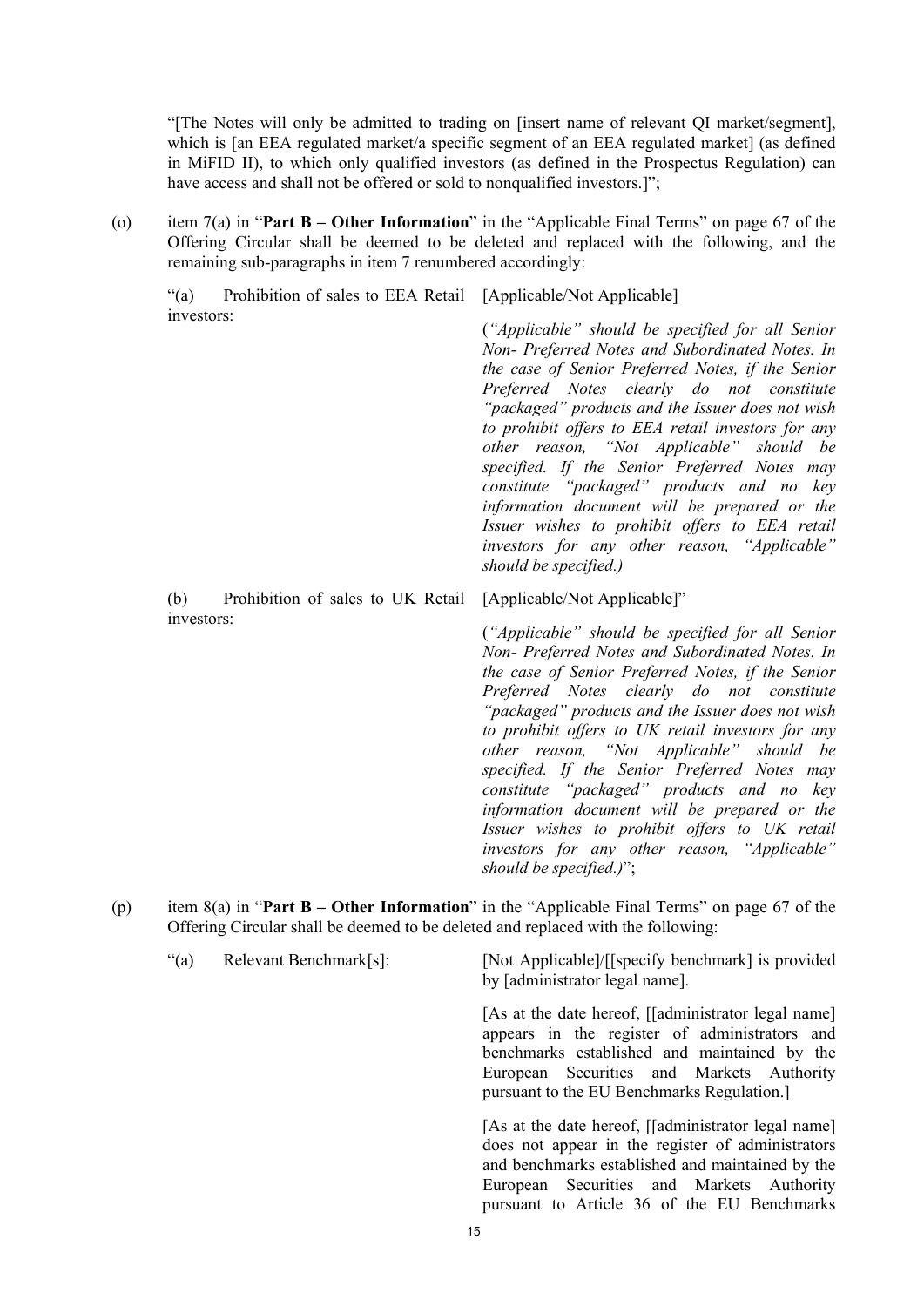Regulation. [As far as the Issuer is aware, as at the date hereof, the transitional provisions in Article 51 of the EU Benchmarks Regulation apply, such that [administrator legal name] is not currently required to obtain authorisation/registration (or, if located outside the European Union, recognition, endorsement or equivalence).]/[[ administrator legal name] does not fall within the scope of the EU Benchmarks Regulation.]].";

(q) the fifth paragraph on page 69 of the Offering Circular shall be deemed to be deleted and replaced with the following:

"The final terms for this Note (or the relevant provisions thereof) are set out in Part A of the Final Terms attached to or endorsed on this Note which supplements these Terms and Conditions (the **Conditions**). References to the applicable Final Terms are to Part A of the Final Terms (or the relevant provisions thereof) attached to or endorsed on this Note. The expression **Prospectus Regulation** means Regulation (EU) 2019/1129."; and

(r) the selling restrictions under the headings "Prohibition of Sales to EEA and UK Retail Investors" and "United Kingdom" on pages 176 to 177 of the Offering Circular shall be deemed to be deleted and replaced with the following:

# "**Prohibition of Sales to EEA Retail Investors**

Unless the Final Terms in respect of any Senior Preferred Notes specifies "Prohibition of Sales to EEA Retail Investors" as "Not Applicable" and in the case of all other Notes, each Dealer has represented and agreed, and each further Dealer appointed under the Programme will be required to represent and agree, that it has not offered, sold or otherwise made available and will not offer, sell or otherwise make available any Notes which are the subject of the offering contemplated by this Offering Circular as completed by the Final Terms in relation thereto to any retail investor in the European Economic Area (the **EEA**). For purposes of this provision:

- (a) the expression **retail investor** means a person who is one (or more) of the following:
	- (i) a retail client as defined in point (11) of Article 4(1) of Directive 2014/65/EU (as amended, **MiFID II**);
	- (ii) a customer within the meaning of Directive (EU) 2016/97 (the **Insurance Distribution Directive**, as amended or superseded), where that customer would not qualify as a professional client as defined in point (10) of Article 4(1) of MiFID II; or
	- (iii) not a qualified investor as defined in the Prospectus Regulation; and
- (b) the expression an **offer** includes the communication in any form and by any means of sufficient information on the terms of the offer and the Notes to be offered so as to enable an investor to decide to purchase or subscribe for the Notes.

If the Final Terms in respect of any Senior Preferred Notes specifies "Prohibition of Sales to EEA Retail Investors" as "Not Applicable", in relation to each Member State of the EEA, each Dealer has represented and agreed, and each further Dealer appointed under the Programme will be required to represent and agree, that it has not made and will not make an offer of Notes which are the subject of the offering contemplated by the Offering Circular as completed by the Final Terms in relation thereto to the public in that Member State, except that it may make an offer of such Notes to the public in that Member State: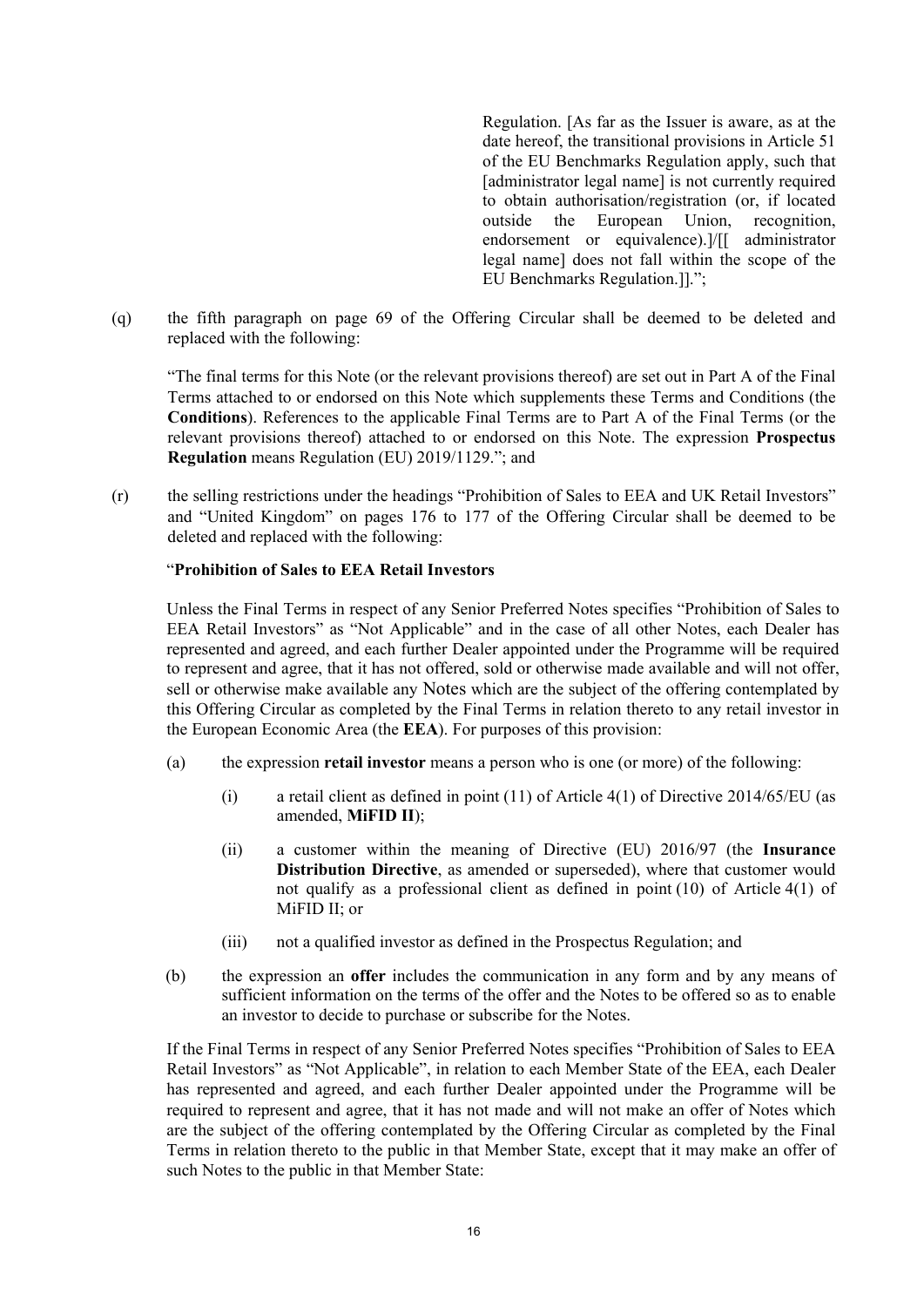- (A) at any time to any legal entity which is a qualified investor as defined in the Prospectus Regulation;
- (B) at any time to fewer than 150 natural or legal persons (other than qualified investors as defined in the Prospectus Regulation) subject to obtaining the prior consent of the relevant Dealer or Dealers nominated by the Issuer for any such offer; or
- (C) at any time in any other circumstances falling within Article 1(4) of the Prospectus Regulation,

provided that no such offer of Notes referred to in (A) to (C) above shall require the Issuer or any Dealer to publish a prospectus pursuant to Article 3 of the Prospectus Regulation or supplement a prospectus pursuant to Article 23 of the Prospectus Regulation.

For the purposes of this provision,

- the expression an **offer of Notes to the public** in relation to any Notes in any Member State means the communication in any form and by any means of sufficient information on the terms of the offer and the Notes to be offered so as to enable an investor to decide to purchase or subscribe for the Notes; and
- the expression **Prospectus Regulation** means Regulation (EU) 2017/1129.

## **United Kingdom**

### *Prohibition of sales to UK Retail Investors*

Unless the Final Terms in respect of any Senior Preferred Notes specifies "Prohibition of Sales to UK Retail Investors" as "Not Applicable" and in the case of all other Notes, each Dealer has represented and agreed, and each further Dealer appointed under the Programme will be required to represent and agree, that it has not offered, sold or otherwise made available and will not offer, sell or otherwise make available any Notes which are the subject of the offering contemplated by this Offering Circular as completed by the Final Terms in relation thereto to any retail investor in the United Kingdom (the **UK**). For purposes of this provision:

- (a) the expression **retail investor** means a person who is one (or more) of the following:
	- (i) a retail client as defined in point (8) of Article 2 of Regulation (EU) No 2017/565 as it forms part of domestic law by virtue of the EUWA;
	- (ii) a customer within the meaning of the provisions of the FSMA and any rules or regulations made under the Financial Services and Markets Act 2000 (the **FSMA**) to implement Directive (EU) 2016/97, where that customer would not qualify as a professional client, as defined in point (8) of Article 2(1) of Regulation (EU) No 600/2014 as it forms part of domestic law by virtue of the EUWA; or
	- (iii) not a qualified investor as defined in Article 2 of the UK Prospectus Regulation; and
- (b) the expression an **offer** includes the communication in any form and by any means of sufficient information on the terms of the offer and the Notes to be offered so as to enable an investor to decide to purchase or subscribe for the Notes.

If the Final Terms in respect of any Senior Preferred Notes specifies "Prohibition of Sales to UK Retail Investors" as "Not Applicable", each Dealer has represented and agreed, and each further Dealer appointed under the Programme will be required to represent and agree, that it has not made and will not make an offer of Notes which are the subject of the offering contemplated by the Offering Circular as completed by the final terms in relation thereto to the public in the UK, except that it may make an offer of such Notes to the public in the UK: